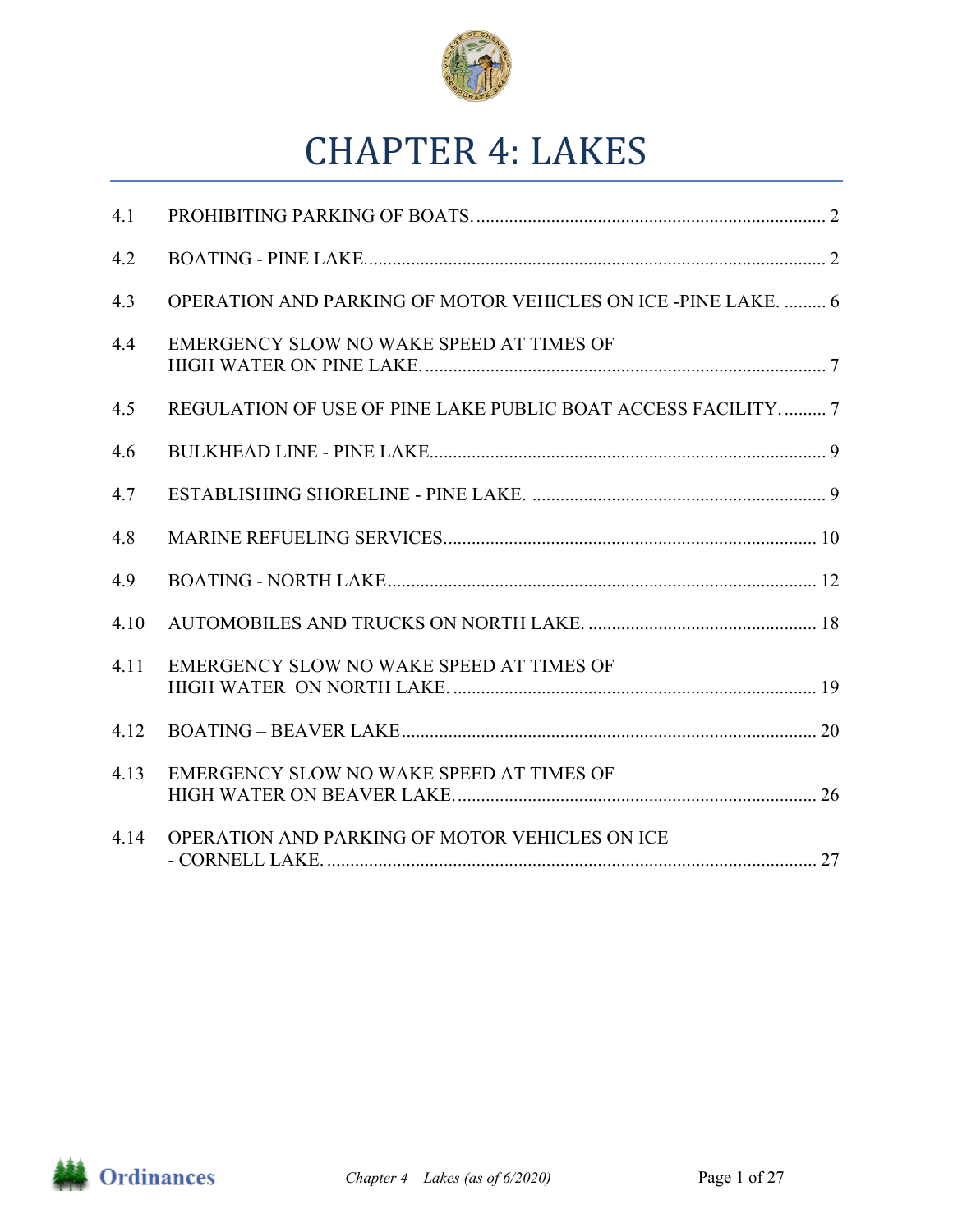

# CHAPTER 4: LAKES

# **4.1 PROHIBITING PARKING OF BOATS.**

(1) The parking or fastening of boats upon public property in the Village for longer than two (2) hours consecutively is hereby prohibited, and declared unlawful.

(2) Any person violating the provisions of this Section shall, upon conviction thereof, forfeit Fifteen Dollars (\$15), together with the cost of prosecution. Lake Country Municipal Court to determine consequences of non-payment.

(3) Police officers of the Village are authorized to remove any boat found parked for more than twenty four (24) hours in violation of this Section and to destroy or otherwise dispose of the same unless redeemed by the payment of the fine and costs for violation of this Section including hauling and storage, within thirty (30) days from the date of seizure.

## **4.2 BOATING** - PINE LAKE.

(1) PURPOSE. The Village Board determines and declares it to be in the interest of the public health, safety and welfare to adopt regulations relative to water traffic, boating and water sports on Pine Lake in the Village.

(2) APPLICABILITY. The provisions of this Section shall apply to the waters of Pine Lake in the Village.

(3) STATE BOATING AND WATER SAFETY LAWS ADOPTED. The statutory provisions describing and defining regulations with respect to water traffic, boats, boating and related water activities in the following enumerated sections of the Wisconsin Statutes are hereby adopted and by reference made a part of this Section as if fully set forth herein. Any act required to be performed or prohibited by the provisions of any statute incorporated by reference herein is required or prohibited by this Section.

| 30.50  | Definitions                                                                                                   |
|--------|---------------------------------------------------------------------------------------------------------------|
| 30.501 | Capacity plates on boats                                                                                      |
| 30.51  | Certification of number and registration; requirements; exemptions                                            |
| 30.52  | Certificate of number and registration; application; certification<br>and registration period; fees; issuance |
| 30.523 | Certification or registration card to be on board; display of stickers<br>or decals and identification number |

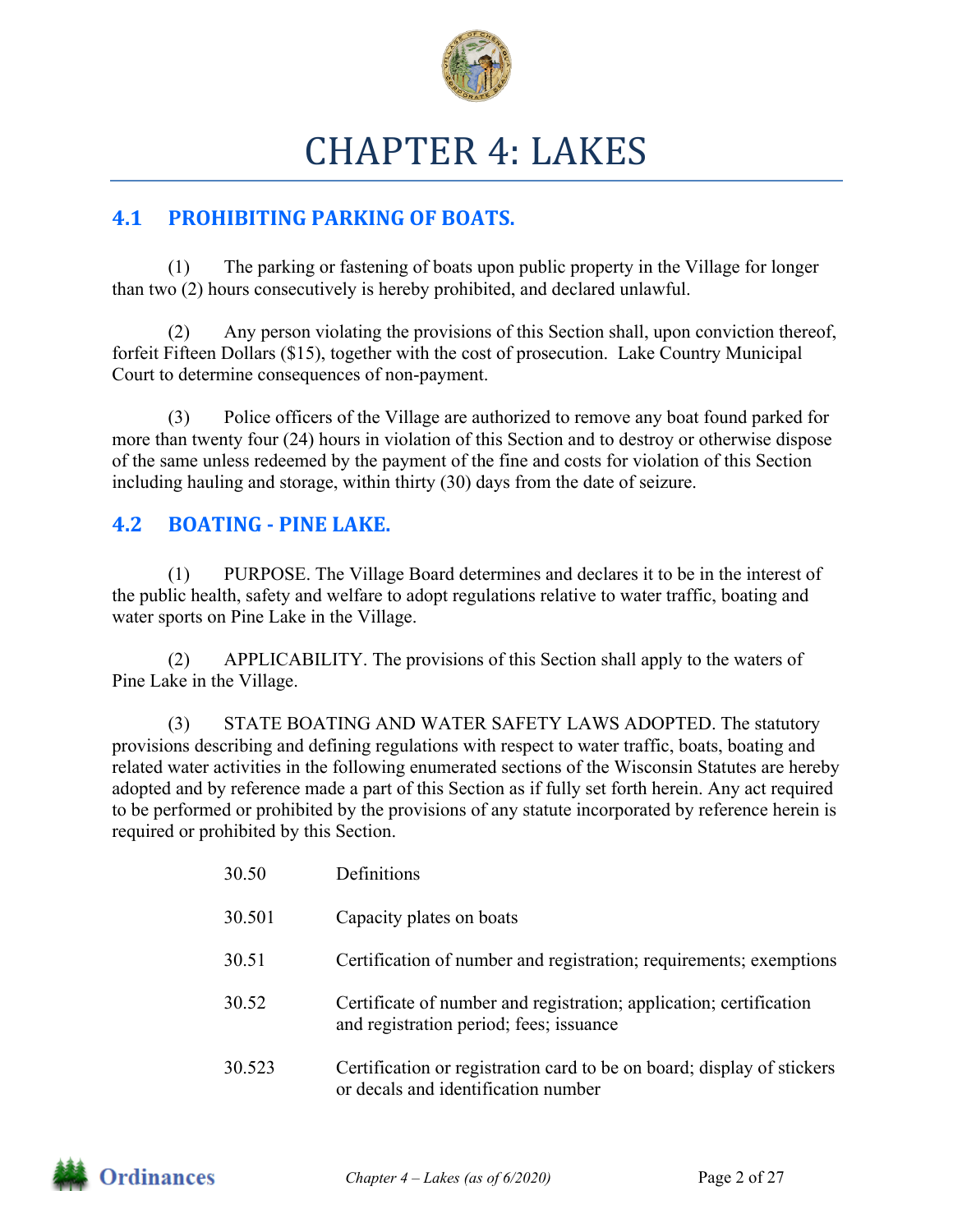

- 30.541 Transfer of boat titles
- 30.55 Notice of abandonment or destruction of boat or change of address
- 30.60 Classification of motorboats
- 30.61 Lighting equipment
- 30.62 Other equipment
- 30.625 Rental of personal watercraft
- 30.64 Patrol boats
- 30.65 Traffic rules
- 30.66 Speed restrictions
- 30.67 Accidents and accident reports
- 30.675 Distress signal flag
- 30.68 Prohibited operation
- 30.681 Intoxicated boating
- 30.682 Preliminary breath screen test
- 30.683 Implied consent
- 30.684 Chemical tests
- 30.686 Report arrest to department
- 30.687 Officer's action after arrest for violating intoxicated boating law
- 30.69 Water skiing
- 30.70 Skin diving
- 30.71 Boats equipped with toilets
- (4) SPEED RESTRICTIONS

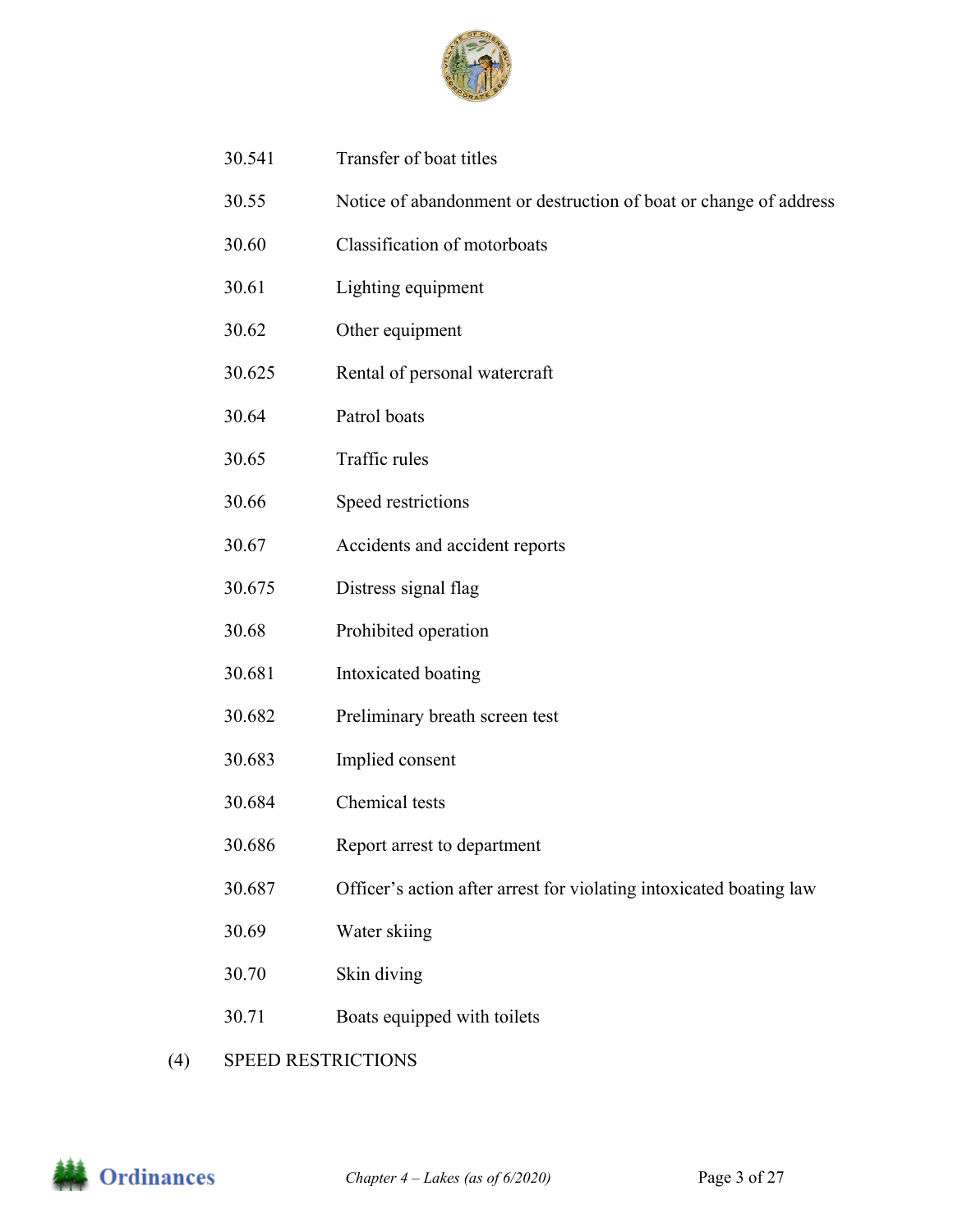

- (a) WITHIN TWO HUNDRED (200) FEET OF SHORELINE. A person operating a motorboat shall operate at slow-no-wake speed when within two hundred (200) feet of a shoreline.
- (b) BOATS PASSING SWIMMERS, BOATS OR OTHER OBJECTS. A person operating a motorboat shall operate at slow-no-wake speed when within one hundred (100) feet of a swimmer, diving flag, canoe, rowboat, sail boat, non-operating motorboat or raft.
- (c) OPERATION IN CIRCUITOUS COURSE. No person shall operate or use a motorboat or personal watercraft repeatedly in a circuitous course with a diameter of less than two hundred (200) feet at a speed in excess of slow-no-wake speed.
- (d) DAYTIME SPEED RESTRICTIONS, NIGHTTIME SPEED RESTRICTIONS. A person shall operate or use a motorboat or personal watercraft at speeds no greater than forty-five (45) miles per hour from one hour before sunrise to one hour after sunset each day. A person shall operate or use a motorboat or personal watercraft at slow-no-wake speed from one hour after sunset each day until one hour before sunrise of the next day.

(5) SAFE OPERATION REQUIRED. No person shall operate, direct or handle a boat in such manner as to unreasonably annoy, unnecessarily frighten or endanger the occupants of such person's boat or other boats.

(6) RACING PROHIBITED. No person shall operate a motorboat in a race or speed contest with any other motorboat, except as provided in sub section 4.2(9).

- (7) WATER SKIING.
	- (a) DISTANCE FROM SWIMMERS, BOATS OR OTHER OBJECTS. No person on water skis, aquaplane, surfboard or similar device shall pass, and no person operating a boat which is pulling or towing such skier or rider shall cause such skier or rider to pass within one hundred (100) feet of a swimmer, diving flag, canoe, row boat, sailboat, non-operating motorboat, raft or pier, except in the course of the skier or rider taking off from, or landing at, such pier.
	- (b) HOURS. No person shall operate a boat, while towing a person on water skis, aquaplane, surfboard or any similar device, at any time from sunset to sunrise.
	- (c) EXEMPTIONS FROM SPEED RESTRICTIONS. The following are exempt from the speed restrictions in subsection  $4.2(4)(a)$ : (i) a boat commencing to tow a person on water skis, aquaplane, surfboard or

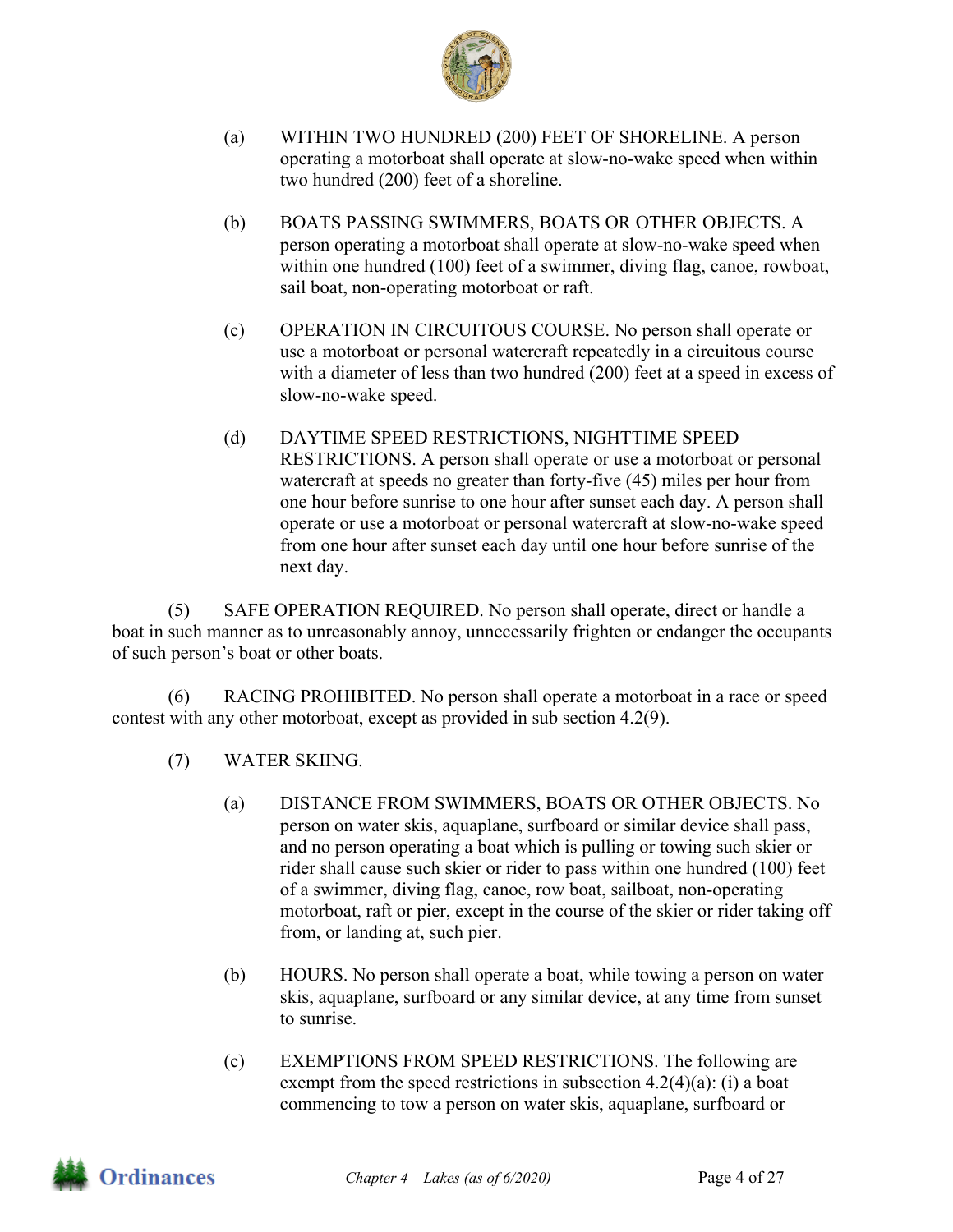

similar device, or landing such person, and (ii) a boat towing a water skier to make a jump over a ski jump platform anchored in the water within two hundred (200) feet from a shoreline, provided the location of such platform is approved in a permit issued by the Chief of Police.

#### (8) ANCHORAGES AND STATIONARY OBJECTS.

- (a) MOORING LIGHTS REQUIRED. No person shall moor or anchor any boat more than one hundred (100) feet from the shoreline between one hour after sunset and one hour before sunrise unless there is prominently displayed thereon a white light of sufficient size and brightness to be visible from any direction for a distance of one thousand five hundred (1,500) feet on a dark night with clear atmosphere.
- (b) RAFTS AND BUOYS. No person shall erect or maintain any raft, platform or buoy more than one hundred (100) feet from the shore unless it is so anchored that it has at least ten (10) inches of free board above the water line, and either (i) is painted white and has attached thereto not less than twelve (12) inches from each corner or projection a red reflector in good condition not less than three (3) inches in diameter, or (ii) is painted with a band at least three inches in width of luminous paint so as to be visible from any direction.

(9) RACES AND OTHER SPORTING EVENTS, EXHIBITIONS, COURSES AND JUMP PLATFORMS.

- (a) PERMIT REQUIRED. No person shall direct or participate in any motorized boat race, water ski meet, or other water sporting event or exhibition, nor shall any person set up or use a boat or waterski course or jump platform, unless such event, course or jump platform has been authorized and a permit issued by the Chief of Police.
- (b) PERMIT. A permit issued under this Section shall specify the course or area of water to be used by the permittee for such event, course or jump platform and the permittee shall be required to place markers, flags or buoys approved by the Chief of Police designating the specified area. Any waterway markers authorized by the Chief of Police must meet the size and shape requirements as set forth in NR 5.09(7)(b), Wis. Adm. Code, or any successor thereto. Permits shall be issued only if in the opinion of the Chief of Police the proposed use of the water can be carried out safely and without danger to or substantial obstruction of other watercraft or persons using the lake. Permits shall be valid only for the hours and areas specified.
- (c) RIGHT OF WAY PARTICIPANTS. Boats, waterskiers and participants in any such permitted event or who have received a permit to set up and use

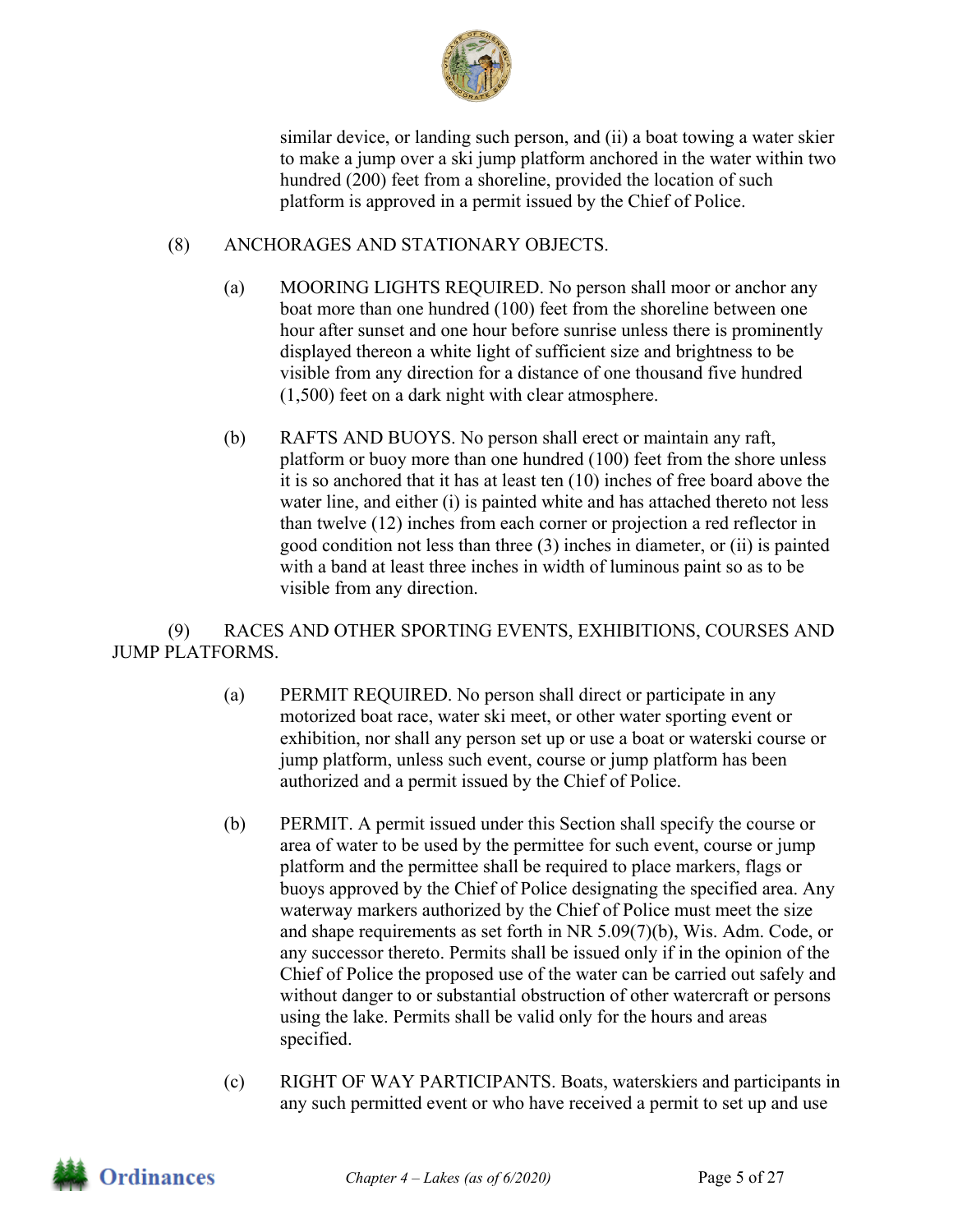

a boat or waterski course or jump platform shall have the right of way on the marked area and no other person shall obstruct such area during the race, event or other permitted use or interfere therewith.

(10) LITTERING WATERS PROHIBITED. No person shall deposit, place or throw any cans, paper, bottles, debris, refuse, garbage, solid or liquid waste into the water of, or upon the ice of, the lake.

- (11) MARKERS AND NAVIGATION AIDS; POSTING CHAPTER.
	- (a) DUTY OF CHIEF. The Chief of Police is authorized and directed to place and maintain suitable markers, navigation aids and signs in such water areas as shall be appropriate to advise the public of the provisions of this Chapter and to post and maintain a copy of this Chapter at all public access points within the jurisdiction of the village.
	- (b) STANDARD MARKERS. All markers placed by the Chief of Police or any other person upon the waters of the lake shall comply with the regulations of the Wisconsin Department of Natural Resources.
	- (c) INTERFERENCE WITH MARKERS PROHIBITED. No person shall without authority remove, damage or destroy or moor or attach any watercraft to any buoy, beacon or marker placed in the waters of the lake by the authority of the United States, State or Village or by any private person pursuant to the provisions of this Chapter.

(12) PENALTIES. Any person violating any provision of this Section 4.2 shall upon conviction thereof be subject to the penalties provided in Section 30.80 Wisconsin Statutes, which is hereby adopted and by reference made a part of this Chapter as if fully set forth herein, except that all references to fines are amended to forfeitures and all references to imprisonment deleted. Any violation of this Section for which no specific penalty is provided in Section 30.80 Wisconsin Statutes shall be subject to the penalties provided in Section 30.80(1) Wisconsin Statutes.

# **4.3 OPERATION AND PARKING OF MOTOR VEHICLES ON ICE ‐PINE LAKE.**

(1) PURPOSE. The Village Board determines and declares it to be in the interest of the public health, safety and welfare to prohibit the use, operation and parking of motor and other motorized vehicles, including without limitation snowmobiles, on the ice surface of Pine Lake in the Village.

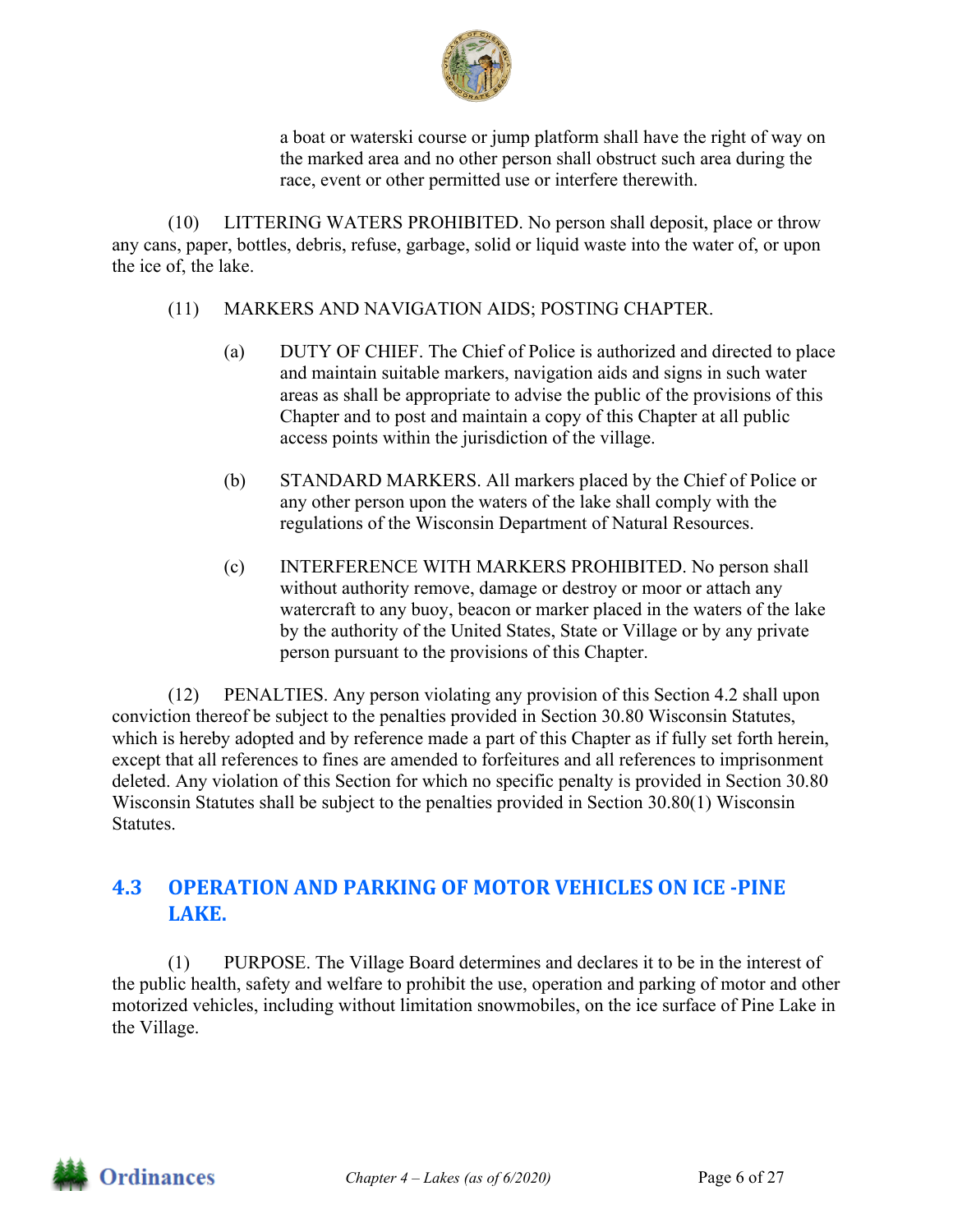

(2) PROHIBITING USE AND PARKING OF MOTORIZED VEHICLES. No person shall use; operate or park a motor or other motorized vehicle, including without limitation snowmobiles, on the ice surface of Pine Lake in the Village.

# **4.4 EMERGENCY SLOW NO WAKE SPEED AT TIMES OF HIGH WATER ON PINE LAKE.**

(1) DEFINITIONS. Terms used in this Section shall have the following meanings:

High water: When the waters of Pine Lake exceed an elevation of 903.2 MLS as based upon the USGS benchmark.

Slow no wake: The meaning specified in Section 30.50(12) Wisconsin Statutes.

Motorboat: The meaning specified in Section 30.50(6) Wisconsin Statutes.

MSL: Near sea level or the average height for the surface of the water.

(2) SLOW NO WAKE SPEED REQUIRED. No person shall operate a motorboat at a speed in excess of slow no wake on Pine Lake after notice of high water condition has been declared until the declaration of the high water condition is repealed.

(3) NOTICE. Notice of a high water condition shall be posted (a) at the public launch site at CTH K in the Village; and (b) on the Village website. The posted notice shall state the time of the declaration of a high water condition. The Village shall endeavor to post a flag at appropriate places on the lake.

(4) POSTING REQUIREMENTS. This Section 4.4 shall be posted at the Village boat launch on CTH K.

# **4.5 REGULATION OF USE OF PINE LAKE PUBLIC BOAT ACCESS FACILITY**.

(1) FACILITY HOURS. The public boat access facility located on Pine Lake in the Village (the "facility") shall be open from 6:00 A.M. to 10:00 P.M., except on the general fishing opening weekend when the facility shall be open on that first Saturday and Sunday from 4:00 A.M. to midnight. No boat or equipment incident to navigation (hereinafter referred to collectively as "boat") may be launched during a time the facility is not open, but a boat on the lake at the applicable closing time may be retrieved from the lake after such closing time and a vehicle in the designated parking area at such closing time may remain there until the boat transported by such vehicle is retrieved. Except as set forth above, no person shall enter or remain on the facility premises and no parking shall be allowed on the facility premises at a time when the facility is not open.

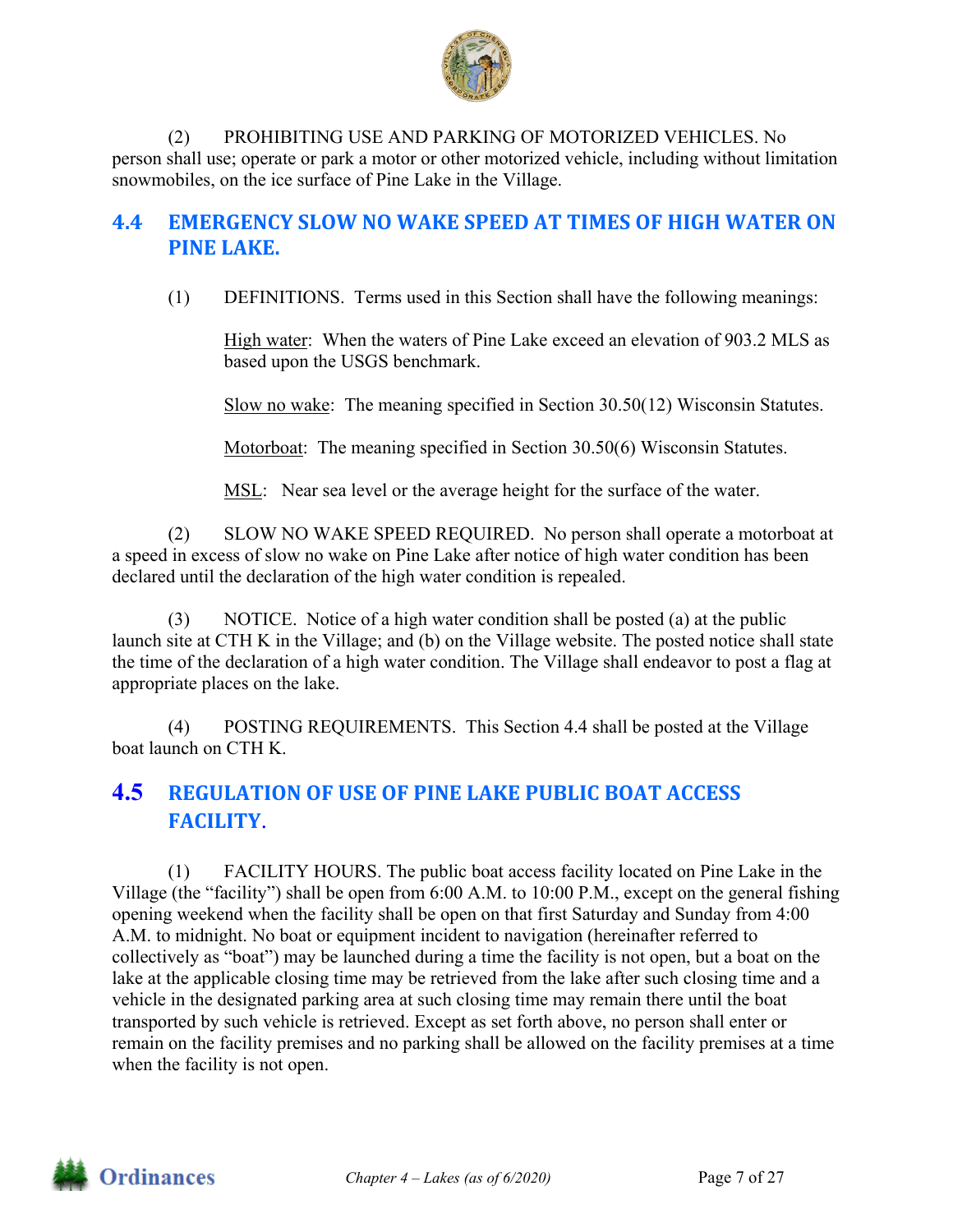

(2) USE OF PUBLIC LAUNCH SITE RESTRICTED. No person shall launch a boat from the facility launch site unless (a) at the time of such launching, there is an available parking place in the designated parking area for the vehicle which transported the boat and (b) such vehicle is then parked in a parking place in the designated parking area; provided, however, to assure that parking in the designated parking area is limited to the general public, no owner or tenant of property on Pine Lake shall be required or permitted to park in the designated parking area after launching a boat owned by such person at the facility's launch site.

(3) USE OF PARKING AREA RESTRICTED. A person shall only park a vehicle in the facility's designated parking area provided that:

- (a) the vehicle is being used to transport a boat for use on Pine Lake or to transport persons for the purposes incident to navigation on Pine Lake,
- (b) the person remains in the facility or upon Pine Lake the entire time the vehicle remains in the designated parking area,
- (c) the vehicle is parked in a marked parking place in the facility's designated parking area, and
- (d) each parking stall contains no more than one (1) vehicle and one (1) trailer.

(4) USE OF FACILITY RESTRICTED. The facility shall be used only for the launching of boats on Pine Lake and for providing access for purposes incident to navigation on Pine Lake and for parking associated therewith. The facility shall not be used for fishing, hunting, camping, picnicking, swimming, sunbathing, fish cleaning, maintenance of boats and/or motors or for other recreational purposes not expressly permitted above, or sales of products and services except for collection of fees for launching of boats and parking.

> (a) POWER LOADING. No person shall engage in the act of powering a motor boat of seventeen (17) feet in length or greater on or off the trailer at the Pine Lake Boat Launch within the Village with the engine being operated at a speed greater than idle speed. No person shall continue to operate the engine while engaged in the act of launching or retrieving a motorboat after the motorboat is at rest on the trailer. A sign shall be posted at the Pine Lake launch site advising of the requirement of this Subsection, indicating no power loading, minimum forfeiture of One Hundred Fifty (\$150) Dollars to a maximum of Five Hundred (\$500) Dollars for first offense and may be increased to One Thousand (\$1,000) Dollars for subsequent offenses.

(5) PARKING FEES. Fees for parking of vehicles and vehicles with trailers at the facility's designated parking area may be charged by the Village in amounts determined from time to time by the Village Board, but in no event shall such fees exceed the fees permitted under Sections NR 1.91 through 1.93 of the Wisconsin Administrative Code.

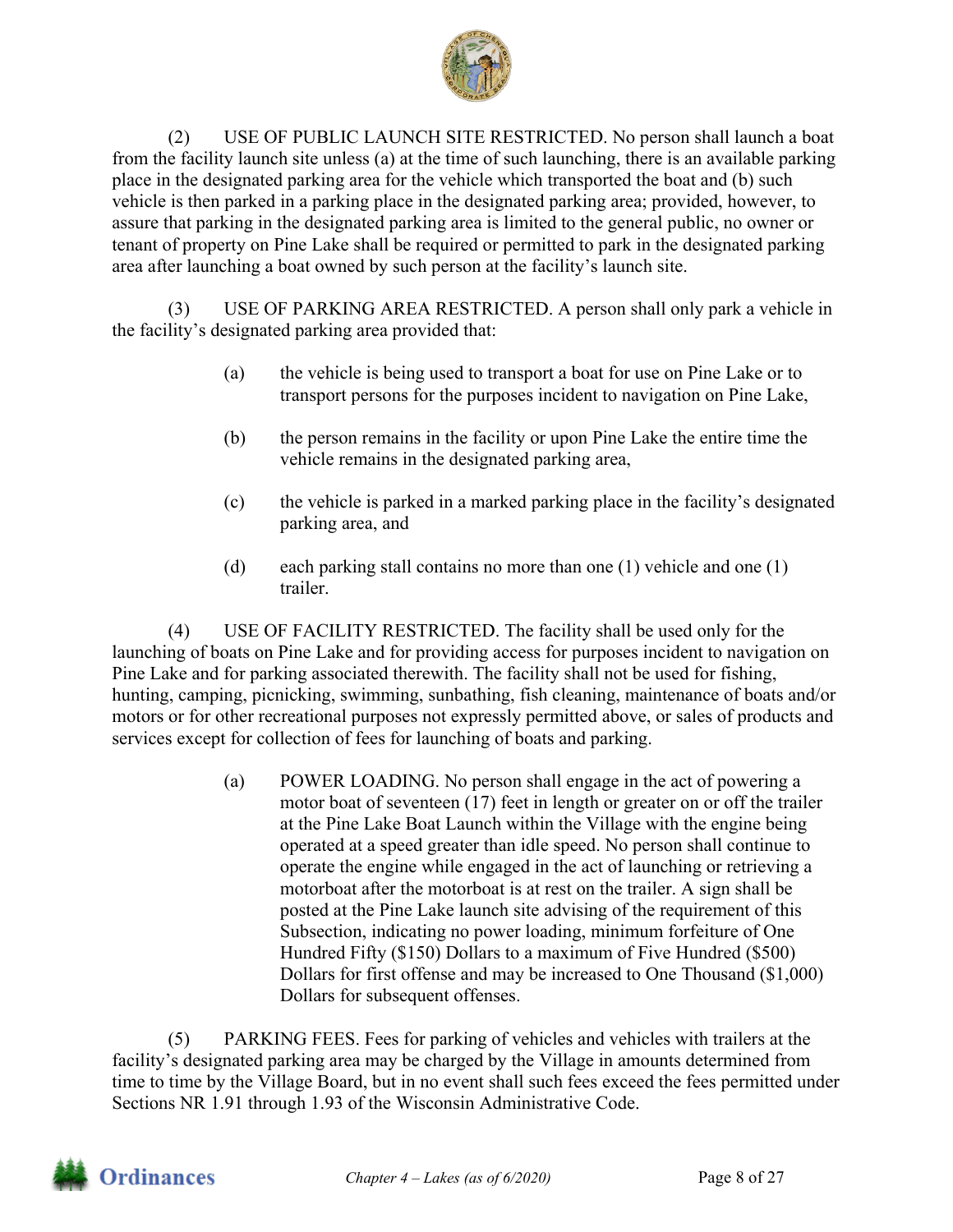

(6) PENALTY. Any person found guilty of a violation of any of the terms or provisions of this ordinance shall be subject to a fine of not less than Twenty (\$20) Dollars and not more than Two Hundred (\$200) Dollars for each violation.

## **4.6 BULKHEAD LINE ‐ PINE LAKE.**

The bulkhead line of that part of the East shore of Pine Lake, hereinafter described, in the Village in Waukesha County, Wisconsin, is established and determined as set forth in the following description, namely:

All that part of the Southwest 1/4 of Section 28 and the Northwest 1/4 of Section 33, Town 8 North, Range 18 East, in the Village in Waukesha County, Wisconsin, described as follows:

Commencing at the meander stone on the South line of Section 28, said stone being West of and 866.65 feet distant from the South 1/4 corner of said section; thence continuing West, along said South line 71.0 feet; thence S 29° 30' East, 62 feet; thence S 45° East, 13 feet; thence S 67° East, 10 feet to the South line of the John M. Friend property and the place of beginning of the bulkhead line hereinafter described; thence N 67° West, 10 feet; thence N 45° West, 13 feet; thence N 29° 30' West, 118 feet; thence N 34° West, 98 feet; thence N 42° West, 124 feet; thence N 33° West, 45 feet; thence N 43° West, 95 feet; thence N 32° West, 22 feet to the North line of the Paul Halmbacher property and the point of termination of said bulkhead line.

## **4.7 ESTABLISHING SHORELINE ‐ PINE LAKE.**

The shore line of that section of the shore of Pine Lake, hereinafter described, in the Village in Waukesha County, Wisconsin, is established and determined to be the line described as follows:

That certain line along the East shore of Pine Lake in the South East 1/4 of Section 32, Town 8 North, Range 18 East, and in the North East 1/4 of Section 5, Town 7 North, Range 18 East, in said Village, described as follows: Commencing at the North East corner of Section 5, Town 7 North, Range 18 East; thence due South along the East line of said Section 5, 1111.20 feet to a point on the North right-of-way line of U.S. Highway 16; thence South 86° 59' West along the North right-of-way line of said Highway 434.72 feet; thence South 74° 31' West along the North right-of-way line of said Highway 162.15 feet: thence South 86° 59' West along the North right-of-way line of said Highway 547.80 feet; thence North 79° 52' 30" West along the North right-of-way line of said Highway 21.57 feet; thence North 0° 12' East 338.85 feet, to the point of beginning of line to be described; thence South 74° 18' East 187.00 feet; thence North 50° 42' East 173.00 feet; thence North 86° 02' East 42.00 feet; thence South 6° 48' East 180.00 feet; thence South 54° 35' East 125.22 feet; thence North 56° 12' East 683.49 feet; thence North 11° 12' East 160.25 feet; thence North 41° 23' West 213.00 feet; thence North 9° 53' West 95.00 feet; thence North 8° 40' 02" East 163.64 feet; thence South 76° 40' West 121.10 feet; thence South  $3^{\circ}$  20' East 50.00 feet; thence North  $87^{\circ}$  20' West 20.00 feet; thence North  $34^{\circ}$  36' 02" West 86.73 feet; thence North 11° 05' 29" West 199.35 feet; thence North 5° 52' 02" East

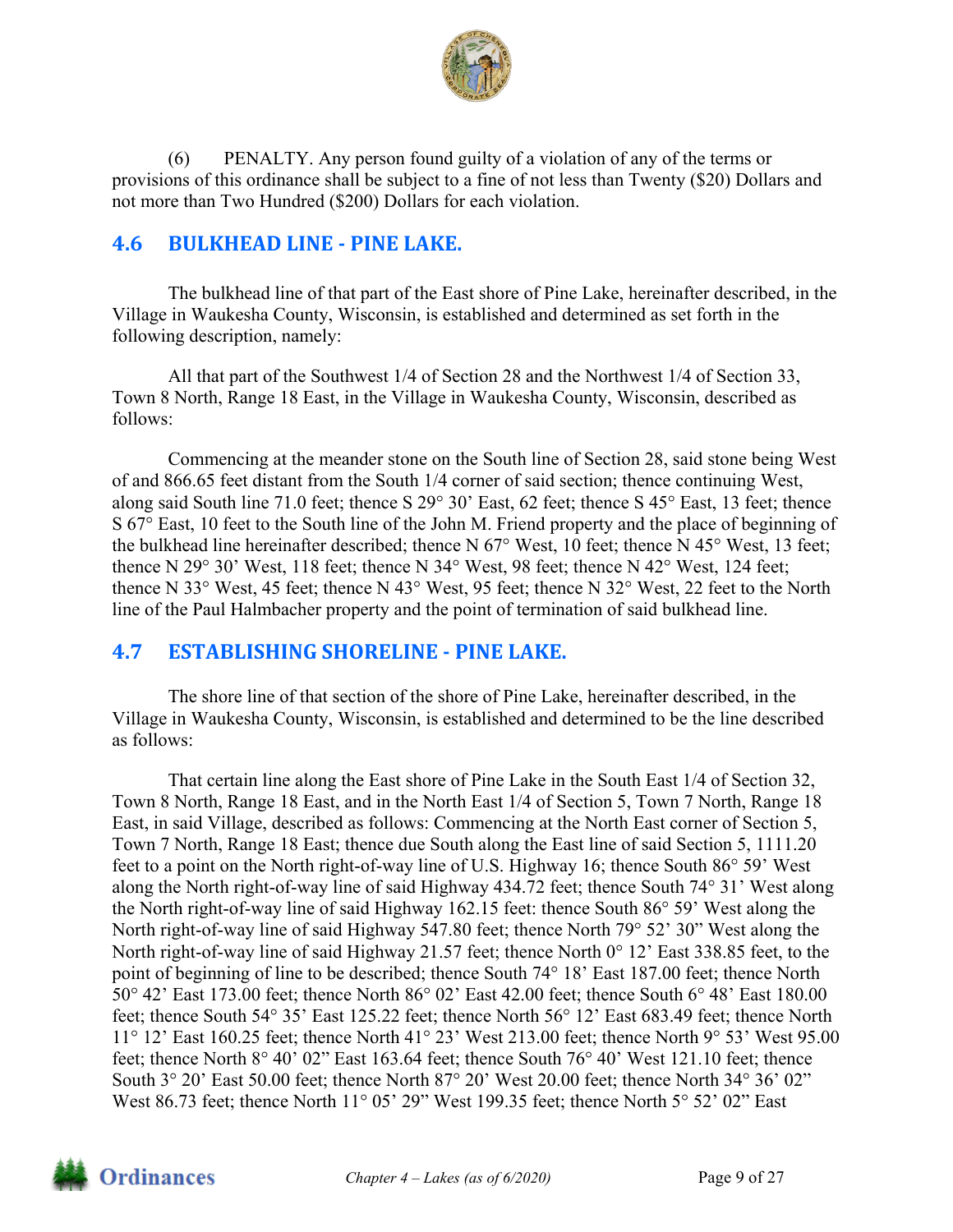

104.21 feet; thence North 40° 00' East 145.00 feet; thence South 58° 00' East 112.00 feet; thence North 72° 36' 49" East 134.80 feet to the end of said line, said point lying on the East Section line of Section 32, Town 8 North, Range 18 East.

## **4.8 MARINE REFUELING SERVICES.**

(1) PURPOSE. The Village Board shall determine and declare that certain regulations and restrictions will be placed upon entities engaged in marine refueling services on the waterways of Pine Lake.

(2) PERMITTING. The permitting process to conduct marine refueling services will be administered by the Village Administrator and/or Village Police Department. Permits will be considered and issued on an annual basis. All permits will expire no later than the last day of each year.

(3) APPLICABILITY. The provisions of this Section shall apply to the waterways of Pine Lake within the jurisdiction of the Village.

(4) LIMITATIONS/RULES OF APPROVAL. Any and all portions of this Section shall function as the conditions of approval for permit(s) that could be granted by the Village Administrator and/or the Village Board of the Village in regard to marine refueling services along with such other conditions as the Village Administrator deems appropriate to carry out the purpose of this Section including a reasonable permit fee. A violation of any portion of this Section is considered material and could result in the revocation of a permit already granted under this Section or the denial of a permit under this Section.

(5) RULES OF OPERATION. Persons operating marine refueling services must comply with the following minimum requirements:

- (a) Refueling services are restricted from being offered on weekends and holidays.
- (b) Refueling services can only be offered from May 1 through September 30 of each year.
- (c) A marine refueling service shall only make one round trip around Pine Lake per day.
- (d) Refueling services shall operate from sunrise to no later than 3:00 p.m.
- (e) Any marine craft used for refueling services shall be trailored at all times when not in use.

(6) WATER CRAFT LIMITATIONS. Water crafts under this Section must comply with the following limitations:

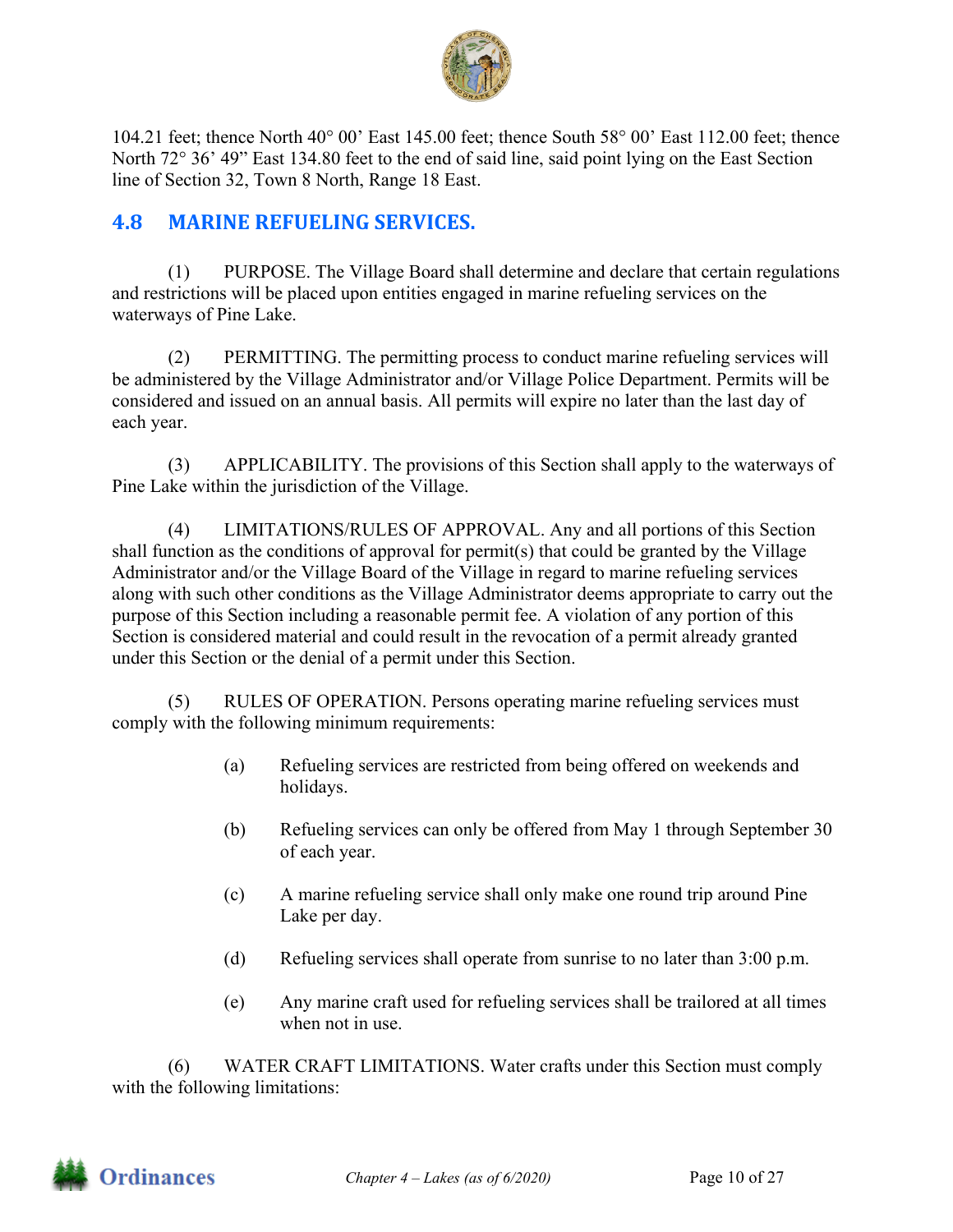

- (a) Water craft used for refueling services shall not exceed twenty-one (21) feet.
- (b) Water craft used for refueling services shall be equipped with a seventyfive (75) foot long hose on a reel.
- (c) Water craft used for refueling services shall be equipped with an electric fuel transfer pump.
- (d) Water craft used for refueling services shall be equipped with an automatic shutoff nozzle.
- (e) Water craft used for refueling services shall comply with all relevant requirements by applicable state and federal rules and regulations.

(7) SAFETY REQUIREMENTS. Persons operating marine refueling services shall observe the following minimal safety requirements:

- (a) Persons operating marine refueling services shall adhere to all federal, state, county and local laws and ordinances when conducting marine refueling services within the jurisdiction of the Village.
- (b) Any water craft used for refueling services shall operate within fifty (50) feet of the shoreline, at slow-no-wake speeds.
- (c) Any water craft used for refueling services shall operate in no-wake zones.
- (d) Refueling services shall not operate during weekends or holidays.
- (e) Any water craft used for refueling services shall not be left unattended.
- (f) All refueling equipment used by marine refueling services shall comply with all requirements and codes set forth by all relevant state and federal agencies.
- (g) Any and all efforts shall be made by persons operating marine refueling services to prohibit or inhibit the spread of zebra mussels and Eurasian milfoil or other hazardous nuisance as determined by the Village Board.
- (h) No fuel spills will be tolerated and could result in an immediate termination of a license which allows for marine refueling services.
- (i) Any person operating a water craft used for marine refueling services must be at least twenty-one (21) years of age.

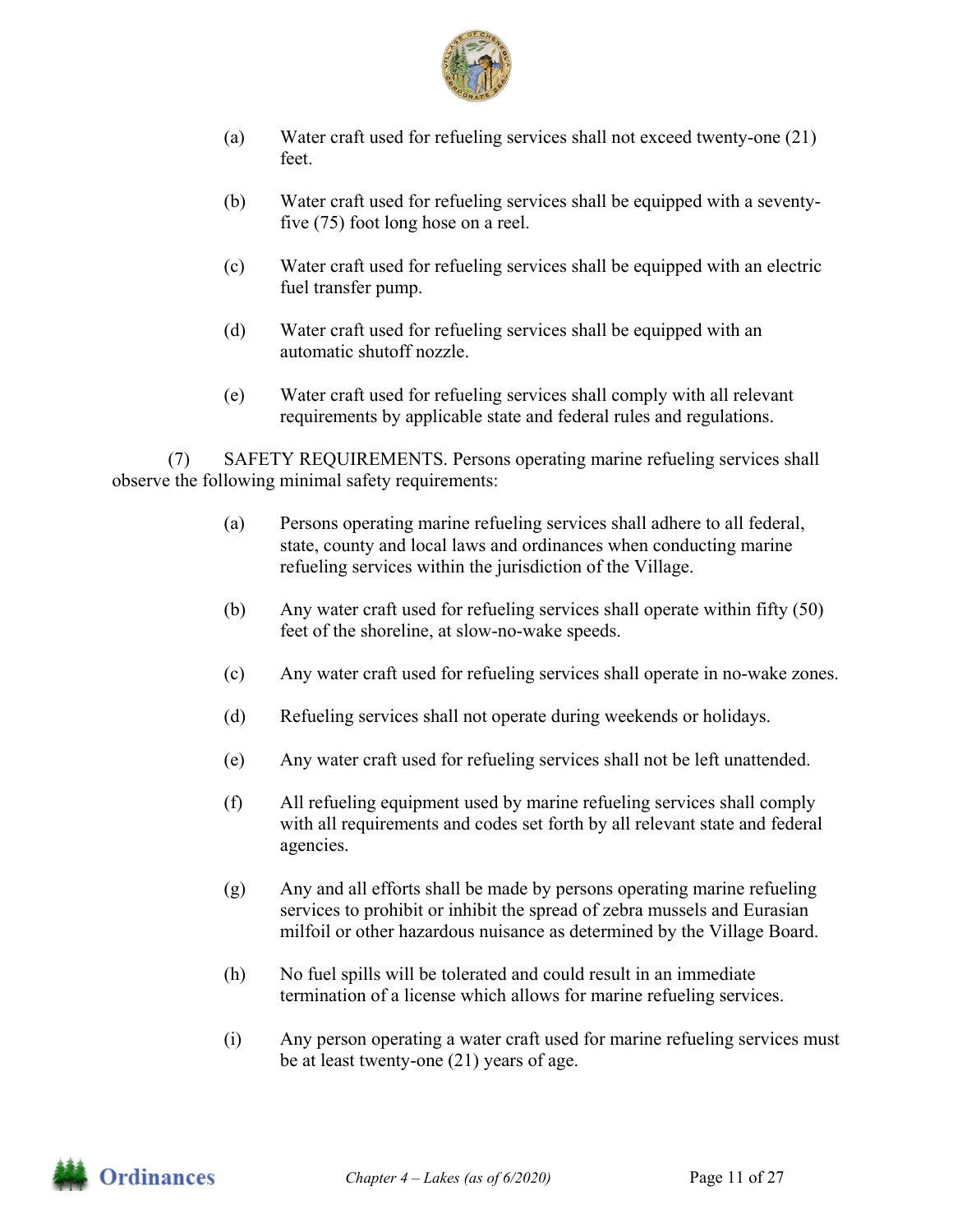

- (j) Any water craft used by marine refueling services shall be primarily powered by two motors of equal power to aid in the maneuverability of the marine water craft.
- (k) All operators of water craft used by marine refueling services shall be trained in regard to operating and emergency response procedures.
- (l) Any water craft used by marine refueling services shall be equipped with proper on-board fire protection.
- (m) The design and operation of any marine refueling service shall be in accordance with any and all information provided by the Wisconsin Department of Commerce.
- (n) Refueling of any water craft used for marine refueling shall not take place through the use of a secondary fuel source within the Village.
- (o) Marine refueling services shall be prohibited from operation if: (i) winds on Pine Lake exceed twenty (20) miles per hour; or (ii) a severe weather alert has been issued.
- (p) Services shall not take place on those days when an organized outing is taking place and lake traffic is generally restricted.

(8) INSURANCE. Before commencing any services, any operator of a marine refueling service must present to the Village Administrator: a specific insurance policy which provides coverage for spills and environmental cleanup costs, property damage (through collision, fire, explosion, environmental) and personal injury; and proof that the coverage shall be in effect at all times, regardless of whether the marine refueling water craft is in the water, in transport or in storage.

## **4.9 BOATING ‐ NORTH LAKE**

(1) PURPOSE: The Town Board of the Town of Merton, and the Village Board, each being a municipality as defined in Chapter 30 Wisconsin Statutes, and each having jurisdiction of a portion of North Lake, located in Waukesha County, do ordain jointly and identically in conformity with Sections 30.77 and 30.81 Wisconsin Statutes, as follows:

(2) INTENT. The intent of this Section is to provide safe and healthful conditions for the enjoyment of aquatic recreation consistent with public rights and interest and the capability of the water resource.

(3) APPLICABILITY AND ENFORCEMENT. The provisions of this Section shall apply to the waters of North Lake, within the jurisdiction of the Town of Merton and the Village.

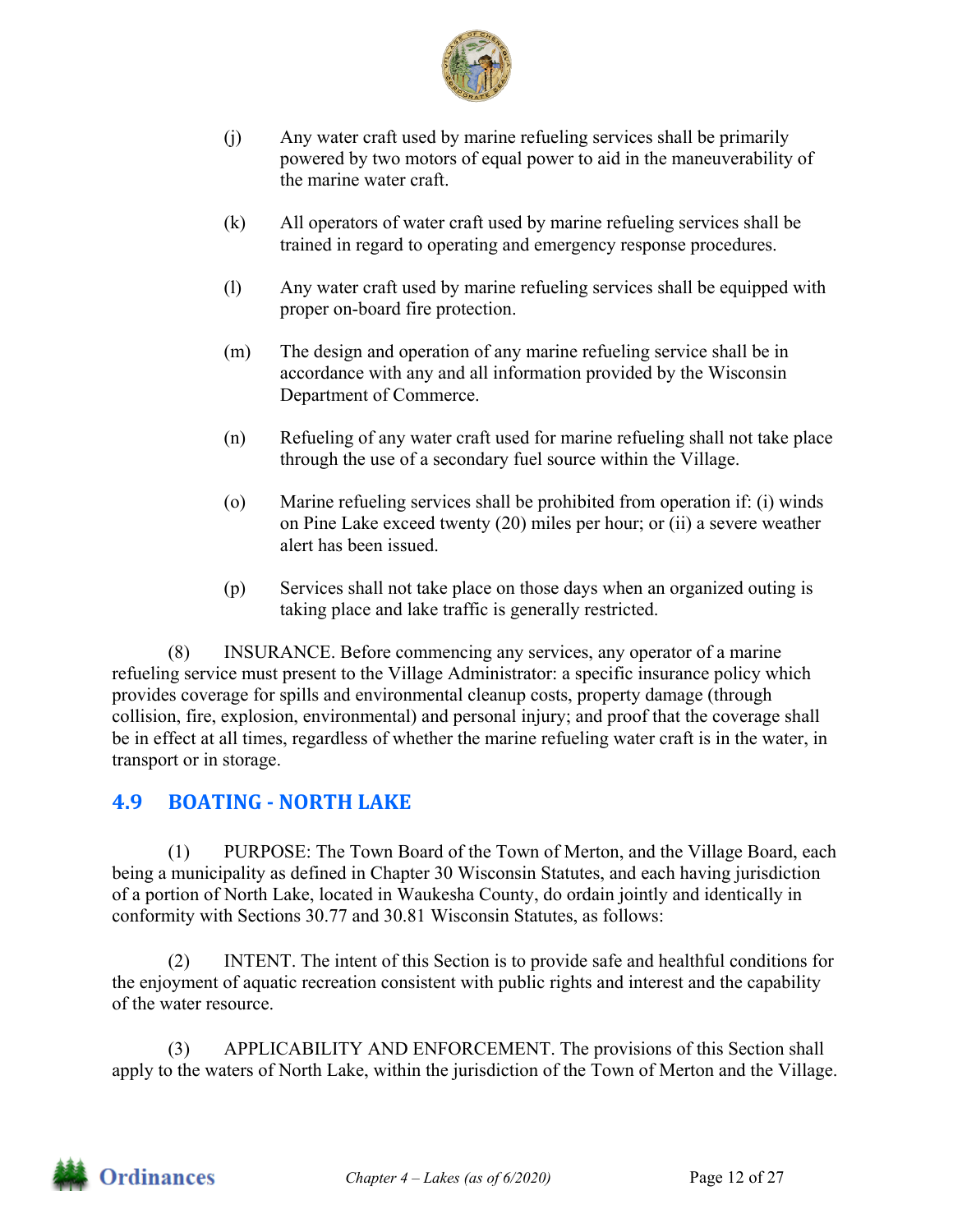

The provisions of this Section shall be enforced by the officers of the Water Safety Patrol of the Town of Merton and/or the Village.

(4) STATE BOATING AND WATER SAFETY LAWS ADOPTED. The statutory provisions describing and defining regulations with respect to water traffic, boats, boating and related water activities and safety in the following enumerated sections of the Wisconsin Statutes, exclusive of any provisions therein relating to the penalties to be imposed or the punishment for violation of said statutes, are hereby adopted and by reference made a part of this Section.

| 30.50  | Definitions                                                              |
|--------|--------------------------------------------------------------------------|
| 30.51  | Operation of unnumbered motorboats prohibited                            |
| 30.52  | Certificate of number                                                    |
| 30.523 | Identification number to be displayed on boat; certificate to be carried |
| 30.541 | Transfer of ownership of numbered boat                                   |
| 30.55  | Notice of abandonment or destruction of boat or change of address        |
| 30.60  | Classification of motorboats                                             |
| 30.61  | Lighting equipment                                                       |
| 30.62  | Other equipment                                                          |
| 30.635 | Motorboat prohibition                                                    |
| 30.64  | Patrol boats exempt from certain traffic regulations                     |
| 30.65  | Traffic rules                                                            |
| 30.66  | Speed restrictions                                                       |
| 30.67  | Accidents and accident reports                                           |
| 30.675 | Distress signal flag                                                     |
| 30.68  | Prohibited operation                                                     |
| 30.681 | Intoxicated boating                                                      |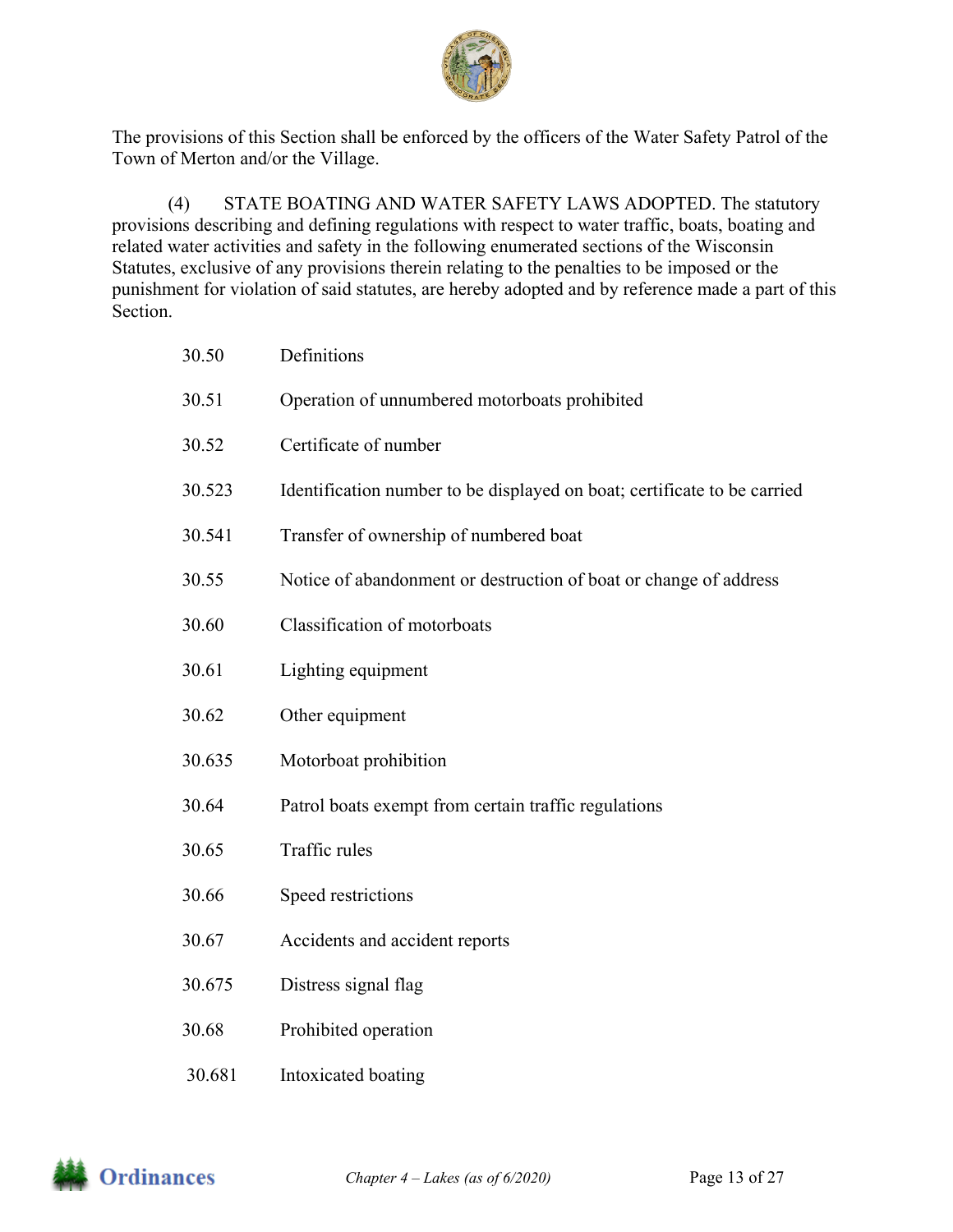

- 30.682 Preliminary Breath Screening Test
- 30.683 Implied Consent
- 30.684 Chemical Tests
- 30.686 Report Arrest to Department
- 30.687 Officers Action After Arrest for Violating 30.681
- 30.69 Water skiing
- 30.70 Skin diving
- 30.71(1) Boats equipped with toilets

All deletions, additions and amendments which may be made to the sections of the state laws enumerated above are hereby adopted and incorporated herein by reference as of the time of their respective effective dates, as if they were to be set out herein verbatim.

- (5) DEFINITIONS.
	- (a) "Swimming zone" means an authorized area marked by regulatory markers to designate a swimming area.
	- (b) "Designated anchorage" means an area of water established and marked as an anchorage by lawful authority.
	- (c) "Public access" means any access to the water by means of public property.
	- (d) "Navigation lane" means an area designated by authorized aids to navigation.
	- (e) "Slow-no-wake" is defined as the slowest possible speed so as to maintain steerage.
- (6) SPEED RESTRICTIONS.
	- (a) NIGHT LIMIT. No person shall operate a boat at a speed in excess of slow-no-wake speed from one (1) hour after sunset each day until one (1) hour before sunrise of the next day.
	- (b) SPEED LIMIT -MAXIMUM. No person shall operate a boat at a speed in excess of thirty five (35) miles per hour on North Lake at any time.

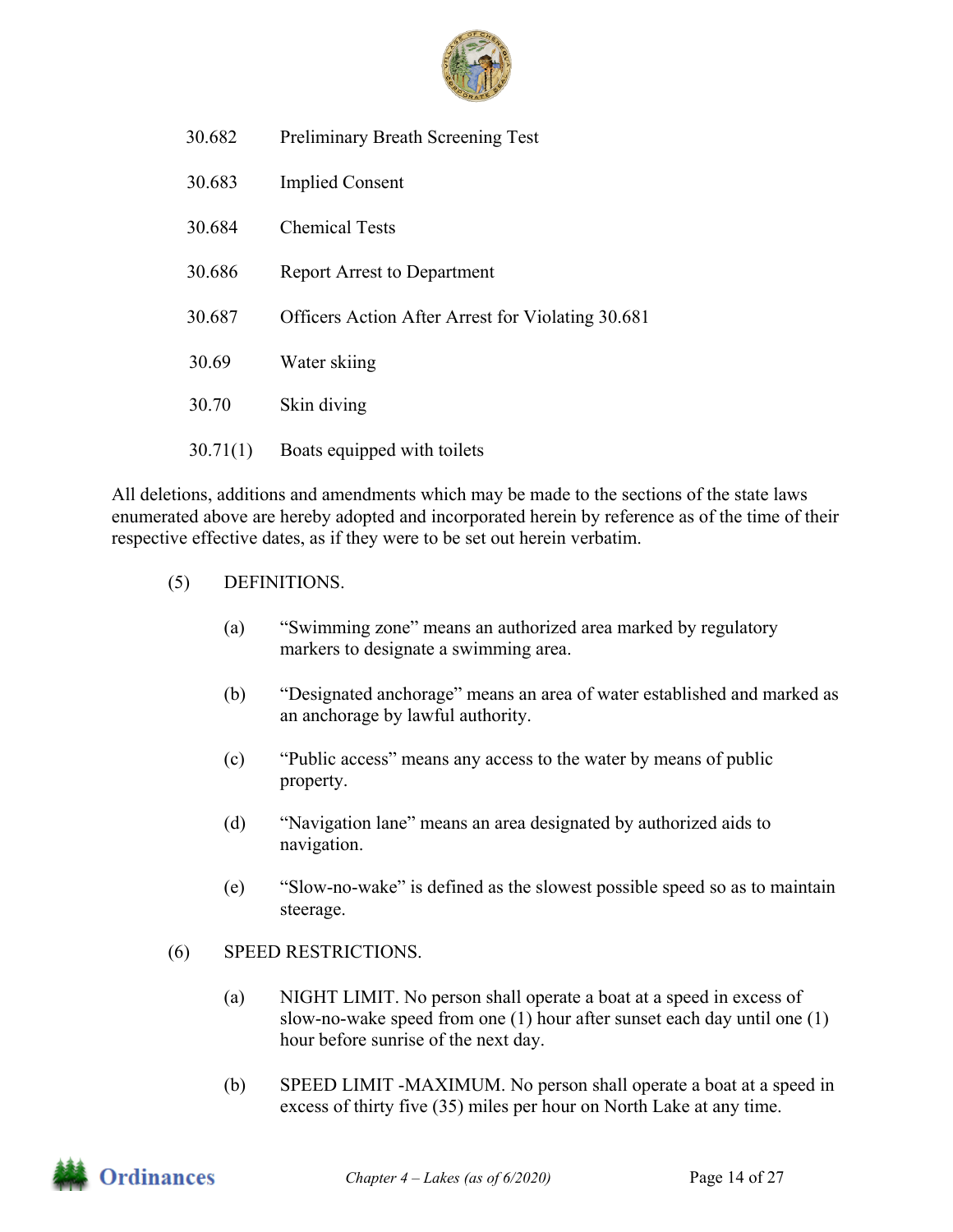

(c) OPERATION IN CIRCUITOUS COURSE. No person shall operate or use a motor boat or personal watercraft repeatedly in a circuitous course with a diameter of less than two hundred (200) feet at a speed in excess of slow-no-wake speed.

(7) PROHIBITED OPERATION. INTOXICATED PERSON NOT TO RIDE IN BOATS. No person shall permit any person who is so intoxicated or under the influence of a controlled substance who would be unable to provide for his own safety, to be a passenger in a boat operated by him, except in a case of emergency.

(8) CAPACITY RESTRICTIONS. No person shall operate or loan, rent or permit a boat to leave the place where it is customarily kept for operation on the waters covered by this Section with more passengers or cargo than a safe load.

- (9) STATIONARY OBJECTS.
	- (a) REFLECTORS REQUIRED. All piers, rafts, ski jumps or other stationary objects, extending into and/or located upon the waters covered by this Section, shall have red reflector signals on each side thereof and in the case of piers, such reflectors shall not be less than three (3) feet from the outer limits thereof and shall be at least three (3) inches in diameter.
	- (b) RAFTS. No person shall erect or maintain any raft or platform more than one hundred (100) feet from the shore unless it is so anchored that it has at least ten (10) inches of free board above the waterline, and either (i) is painted white and has attached thereto on each side above the waterline one or more reflectors in good condition not less than three (3) inches in diameter, or (ii) is painted with a band at least three (3) inches in width of luminous paint so as to be visible from any direction.
	- (c) PERMITS REQUIRED. No water ski jump shall be placed upon the waters covered by this Section at any time unless a permit is obtained from the Water Safety Patrol. No raft or other stationary object shall be placed more than one hundred (100) feet from the shore unless a permit is obtained from Water Safety Patrol.
	- (d) A permit issued under this Section shall specify the location of the ski jump, raft or other structure, and in the case of ski jumps, the area of water to be used by users of such jump. Permits shall be issued only if in the opinion of the Water Safety Patrol, the proposed use of the water and location of the structure is such so as not to interfere with or obstruct navigation and other uses of the water.

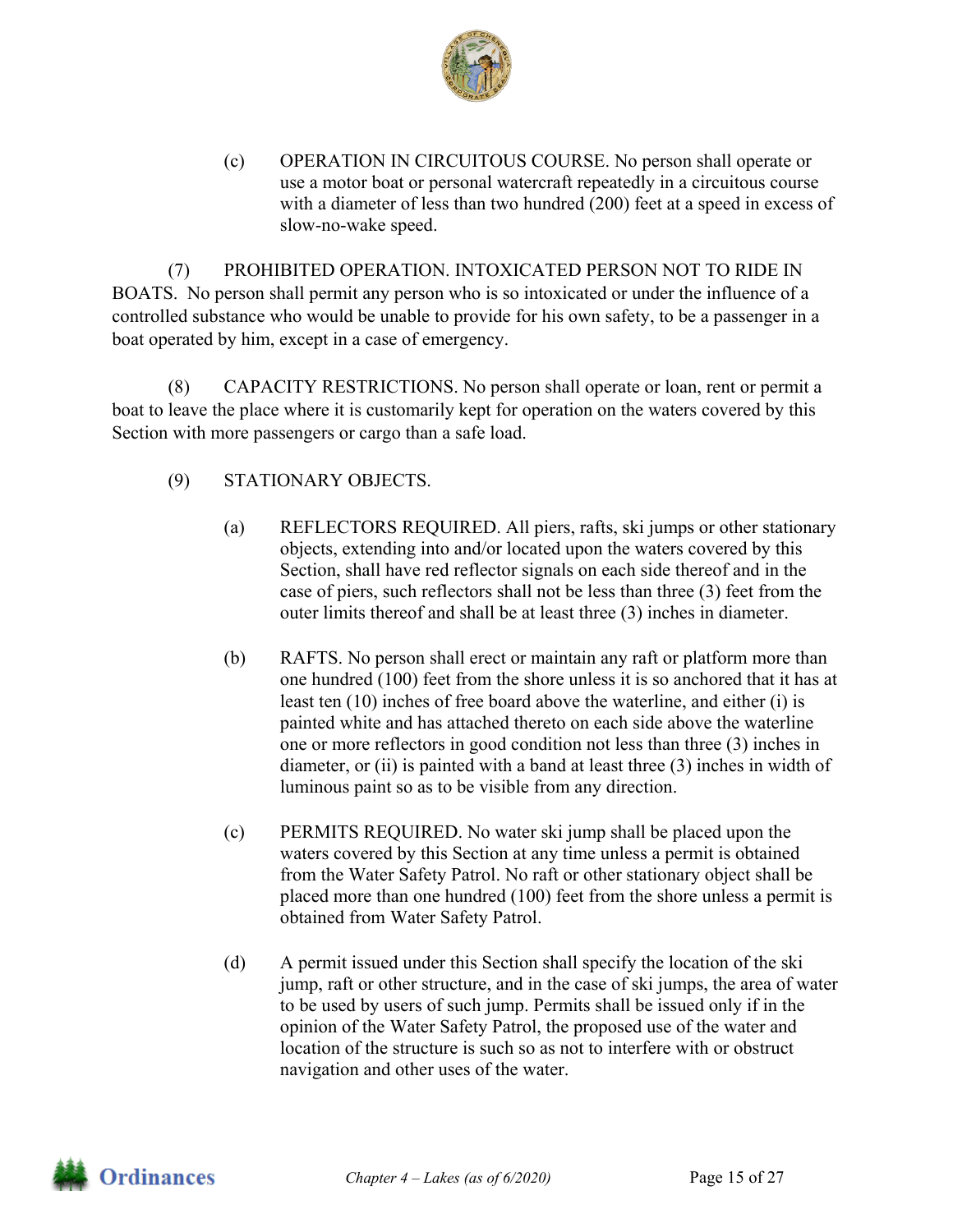

(10) SAFE OPERATION REQUIRED. No person shall operate, direct or handle a boat in such manner as to unreasonably annoy, unnecessarily frighten or endanger the occupants of such person's boat or other boats.

(11) SWIMMING REGULATIONS. Any persons swimming more than one hundred fifty (150) feet from the shoreline of the lakes covered by this Section and more than fifty (50) feet from a diving raft anchored more than one hundred (100) feet from the shoreline of said lakes shall be accompanied by a boat for the protection of the swimmer and as an aid to other boats in determining the location of the swimmer and such swimmer shall be not more than fifty (50) feet from the boat accompanying him.

(12) LITTERING AND POLLUTING PROHIBITED. No person shall deposit, place or throw from any boat, raft, pier, platform or similar structure or from the shore, any cans, paper, bottles, debris, refuse, garbage, solid or liquid waste, into the water.

### (13) RACES AND OTHER SPORTING EVENTS AND EXHIBITIONS.

- (a) PERMIT REQUIRED. No person shall direct or participate in any motorized boat race, water ski meet or other water sporting events or exhibition unless such event has been authorized and a permit issued therefor by the Water Safety Patrol.
- (b) PERMIT. A permit issued under this Section shall specify the course of area or water to be used by participants in such event and the permittee shall be required to place markers, flags or buoys approved by the Water Safety Patrol, designating the specified area. Permits shall be issued only if in the opinion of the Water Safety Patrol, the proposed use of the water can be carried on safely and without danger to or substantial obstruction of other watercraft or persons using the lakes. Permits shall be valid only for the hours and area specified thereon.
- (c) RIGHT-OF-WAY OF PARTICIPANTS. Boats and participants in any such permitted events shall have the right-of-way on the marked area and no other person shall obstruct such area during the race or event or interfere therewith.
- (14) WATER SKIING.
	- (a) HOURS. No person shall water ski and no person shall operate a boat while towing a person on water skis aquaplane, surfboard or any similar device at any time between sunset of any day and 9:00 A.M. of the following day.

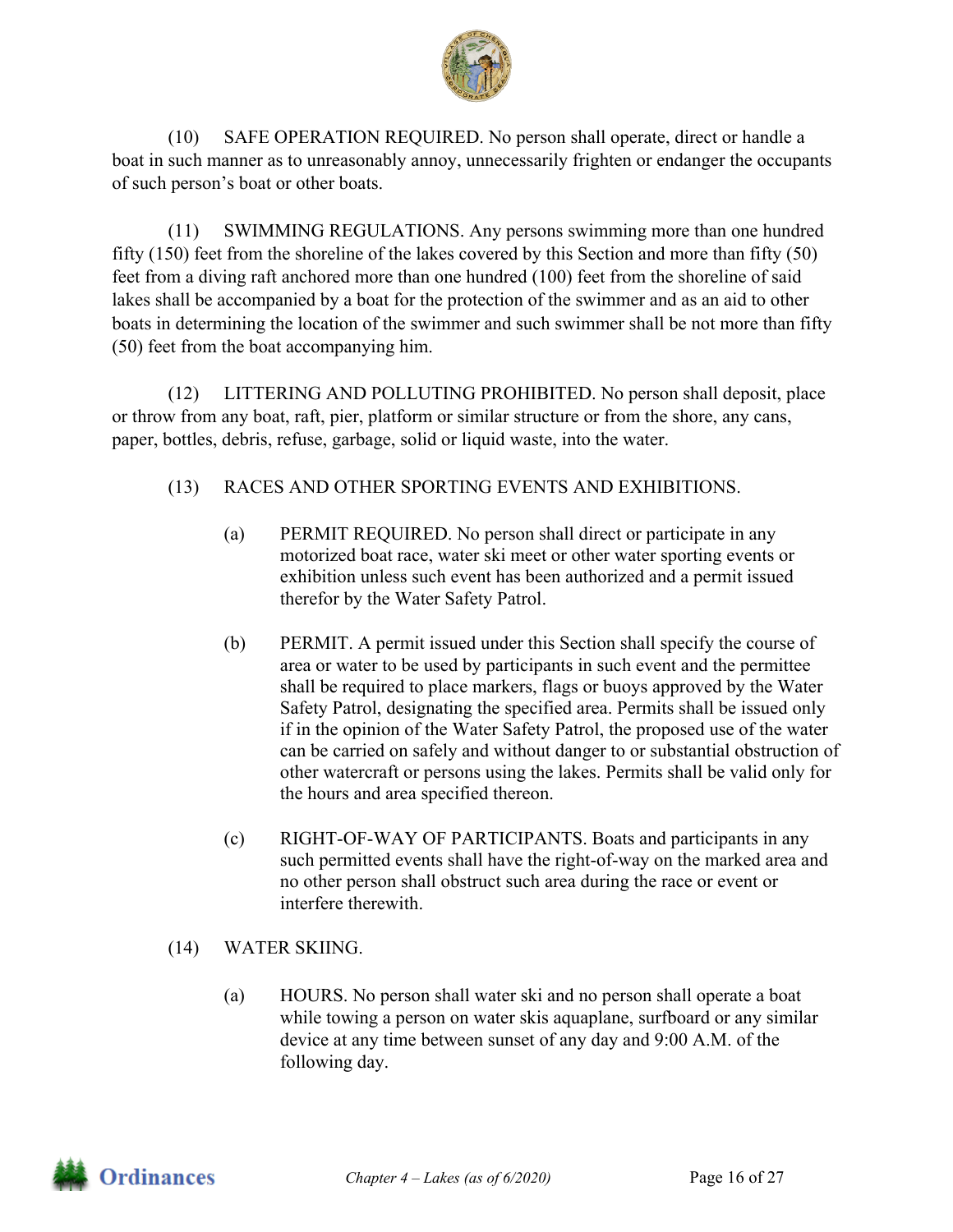

- (b) All persons water skiing, aquaplaning, surfboarding or using any similar device shall wear a personal flotation device.
- (c) No persons shall water ski and no person shall operate a boat while towing a person on water skis, aquaplane, surfboard or any similar device on North Lake unless in a counter-clockwise direction. This restriction shall not apply to the operator of a boat attempting to pick up a skier who has fallen.
- (d) No person shall tow another who is either barefoot or on water skis, aquaplane, kneeboard or other similar device, nor shall any person tow another on tubes, torpedoes or other similar inflated appliances, unless such person is wearing a Coast Guard approved personal flotation device or a wetsuit having flotation capabilities.

#### (15) MARKERS AND NAVIGATION AIDS: POSTING CHAPTER.

- (a) The Water Safety Patrol is authorized and directed to place and maintain suitable markers, navigation aids and signs in such water areas as shall be appropriate to advise the public of the provisions of this Section and to post and maintain a copy of this Section at all public access points on waters covered by this Section.
- (b) STANDARD MARKERS. All markers placed by the Water Safety Patrol or any other person upon the waters covered by this Section shall comply with the regulations of the Department of Natural Resources.
- (c) INTERFERENCE WITH MARKERS PROHIBITED. No person shall without authority remove, damage or destroy or moor or attach any watercraft to any buoy, beacon, or marker placed on the waters of any lake covered by this Section, by the authority of the United States, State, County or Town or by any private person, pursuant to the provisions of this Section.

#### (16) PENALTIES AND DEPOSITS.

(a) Any person violating any provision of this Section for which a penalty is not provided by subsection (b) below shall, upon conviction thereof, be penalized by forfeiture as defined in Wisconsin Statutes, together with the cost of prosecution. Lake Country Municipal Court to determine consequences of non-payment.

(b) Any person violating Subsection 30.67(1) or 30.68(1) Wisconsin Statutes, adopted by reference in this Section, shall, upon conviction

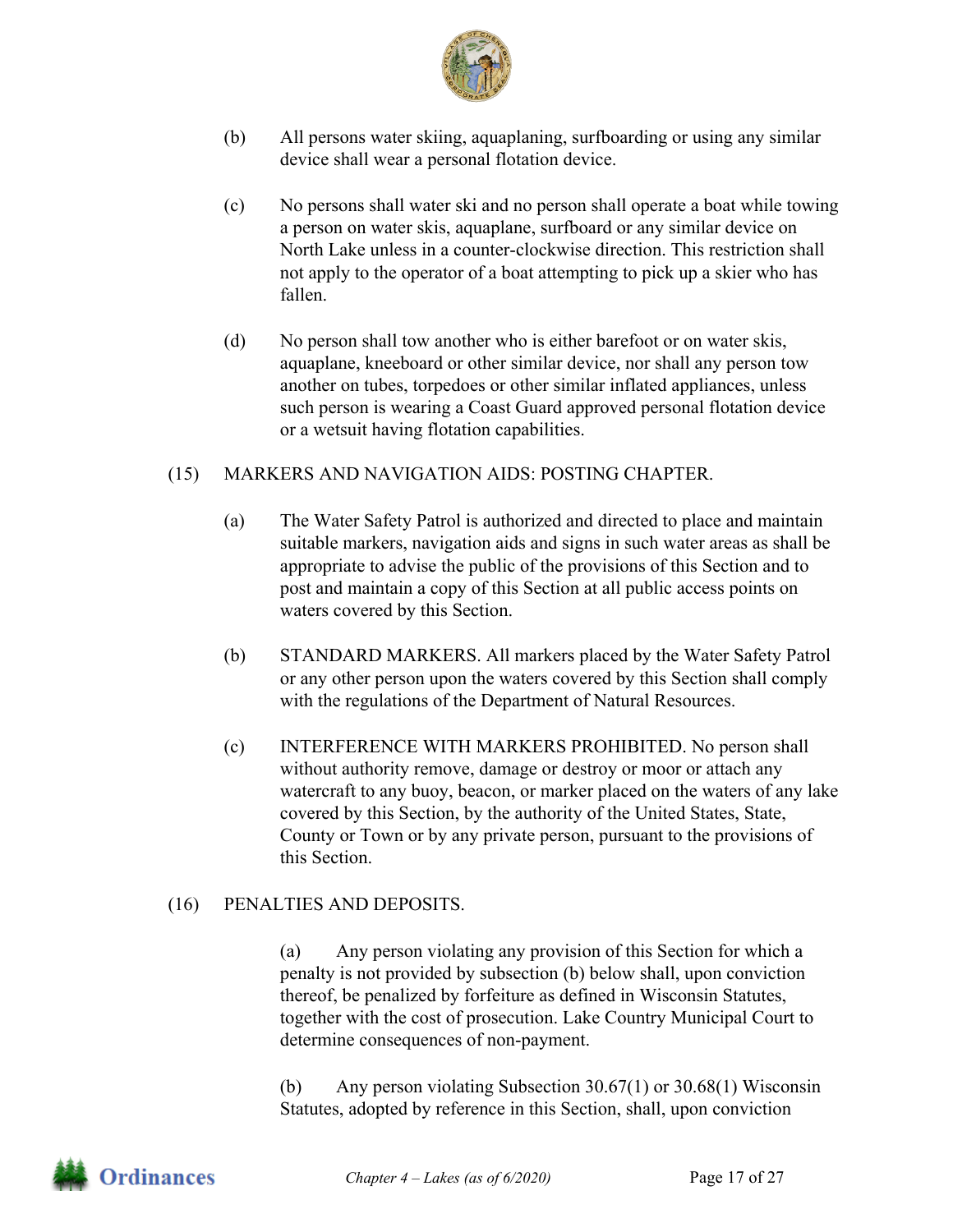

thereof, forfeit not more than Two Hundred (\$200) Dollars, together with the cost of prosecution. Lake Country Municipal Court to determine consequences of non-payment.

(c) Any person violating Sections 30.681 or 30.684(5) Wisconsin Statutes, adopted by reference in this Section, shall, upon conviction thereof, forfeit not less than One Hundred Fifty (\$150) Dollars nor more than Three Hundred (\$300) Dollars, together with the cost of prosecution, the court shall enter the orders required by Subsections  $30.80(6)(d)$  and (e) Wisconsin Statutes.

(d) MONEY DEPOSITS. Any officer arresting a person for violation of a provision of this Section who is unable to bring the person arrested before the proper court without unnecessary delay shall permit such person to make a money deposit as provided in Section 30.76 Wisconsin Statutes. Such deposit shall be made to whom and at the office designated by the Water Safety Patrol Officer.

(17) WISCONSIN STATUTES DEFINED. Whenever used in this Section the term "Wisconsin Statutes" shall mean the current Wisconsin Statutes and all amendments thereof.

(18) REPEAL OF CONFLICTING ORDINANCES. All ordinances regulating water traffic, boats, boating or water sports upon the waters covered by this Section and all ordinances or parts of ordinances in conflict with this Section, heretofore enacted by the Village Board of the Village, are hereby repealed.

(19) SEVERABILITY. The provisions of this Section shall be deemed severable and it is expressly declared that the Village Board would have passed the other provisions of this Section irrespective of whether or not one or more provisions may be declared invalid and if any provisions of this Section or the application thereof to any person or circumstances is held invalid, the remainder of the Section and the application of such provisions to other persons or circumstances shall not be affected thereby.

# **4.10 AUTOMOBILES AND TRUCKS ON NORTH LAKE.**

The Town Board of the Town of Merton and the Village Board, each being a municipality as defined in Chapter 30 of Wisconsin Statutes, and each having jurisdiction over a portion of North Lake, an inland lake located in Waukesha County, do ordain jointly and identically in conformity with Sections 30.77 and 30.81 Wisconsin Statutes, as follows:

> (a) No person shall operate or park or permit to be operated or parked any automobile or truck upon the ice of North Lake.

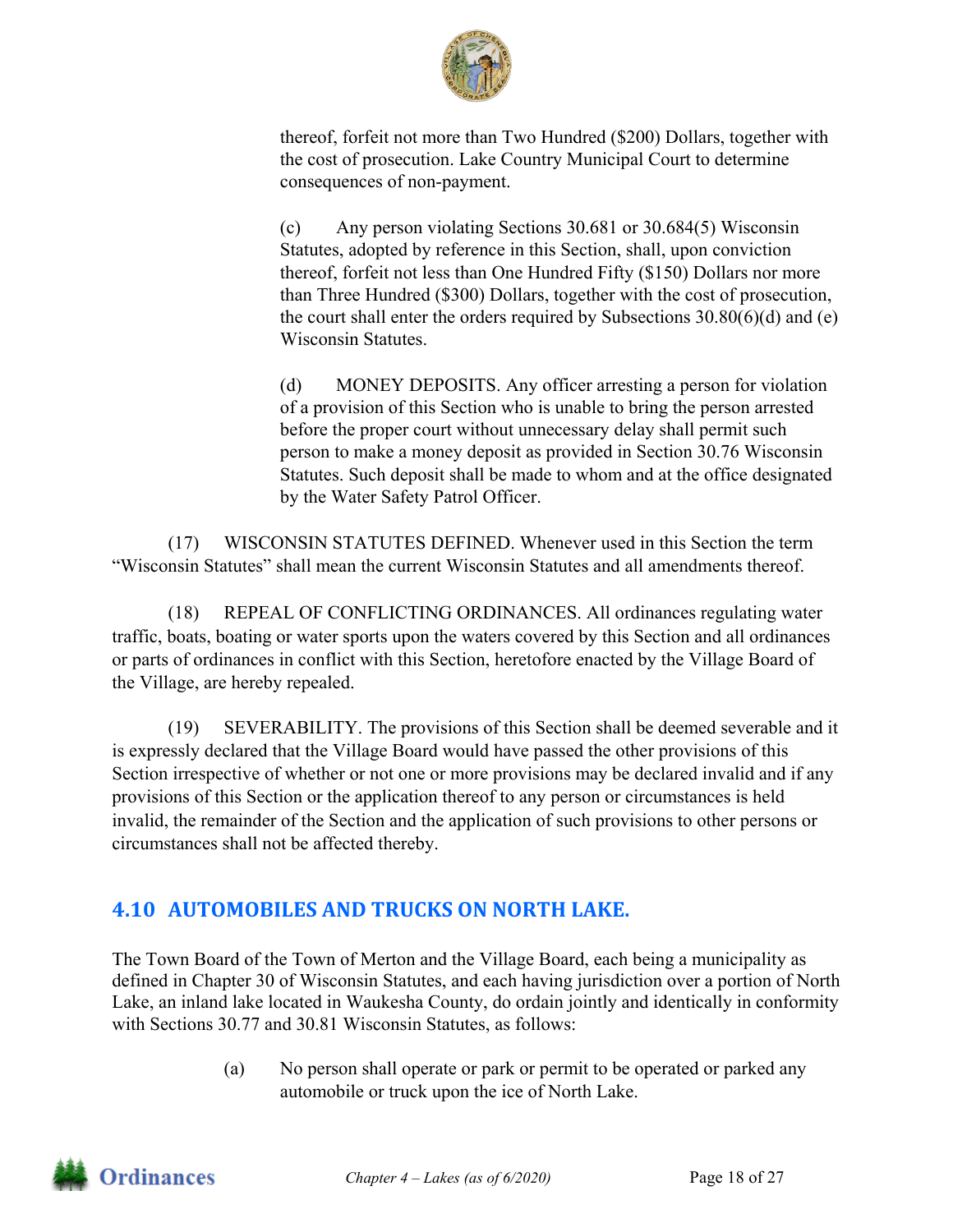

- (b) The definitions contained in Chapter 340 Wisconsin Statutes and any amendments thereto are hereby incorporated by reference as if fully set forth herein.
- (c) Any person violating any provision of this Section shall, upon conviction thereof, forfeit an amount set forth in the general penalties section of the Village Code.

# **4.11 EMERGENCY SLOW NO WAKE SPEED AT TIMES OF HIGH WATER ON NORTH LAKE.**

(1) PURPOSE: The Town Board of the Town of Merton, and the Village Board, each being a municipality as defined in Chapter 30 of Wisconsin Statutes, and each having jurisdiction of a portion of North Lake located in Waukesha County, do ordain jointly and identically in conformity with Sections 30.77 and 30.81 Wisconsin Statutes, as follows:

(2) INTENT. The intent of this Section is to provide safe and healthful conditions for the enjoyment of aquatic recreation consistent with public rights and interest and the capability of the water resource.

(3) APPLICABILITY AND ENFORCEMENT. The provisions of this Section shall apply to the waters of North Lake within the jurisdiction of the Town of Merton and Village. The provisions of this Section shall be enforced by the officers of the Water Safety Patrol of the Town of Merton and/or the Village.

(4) COOPERATION. The Village and the Town of Merton agree that neither shall change the provisions of this Section or the Town of Merton's corresponding ordinance without first providing written notice to the other outlining the proposed revisions and allowing the other an opportunity to comment on the proposed revisions to the applicable ordinance.

(5) DEFINITIONS. Terms used in this Section shall have the following meanings:

High water: When the waters of North Lake exceed an elevation of 897.2 msl as based upon the USGS benchmark.

Slow no wake: The meaning specified in Section 30.50(12) Wisconsin Statutes.

Watercraft: Motorboats, as defined in Section 30.50(6) Wisconsin Statutes, jet skis, and all other personal watercraft.

MSI: Near sea level or the average height for the surface of the water.

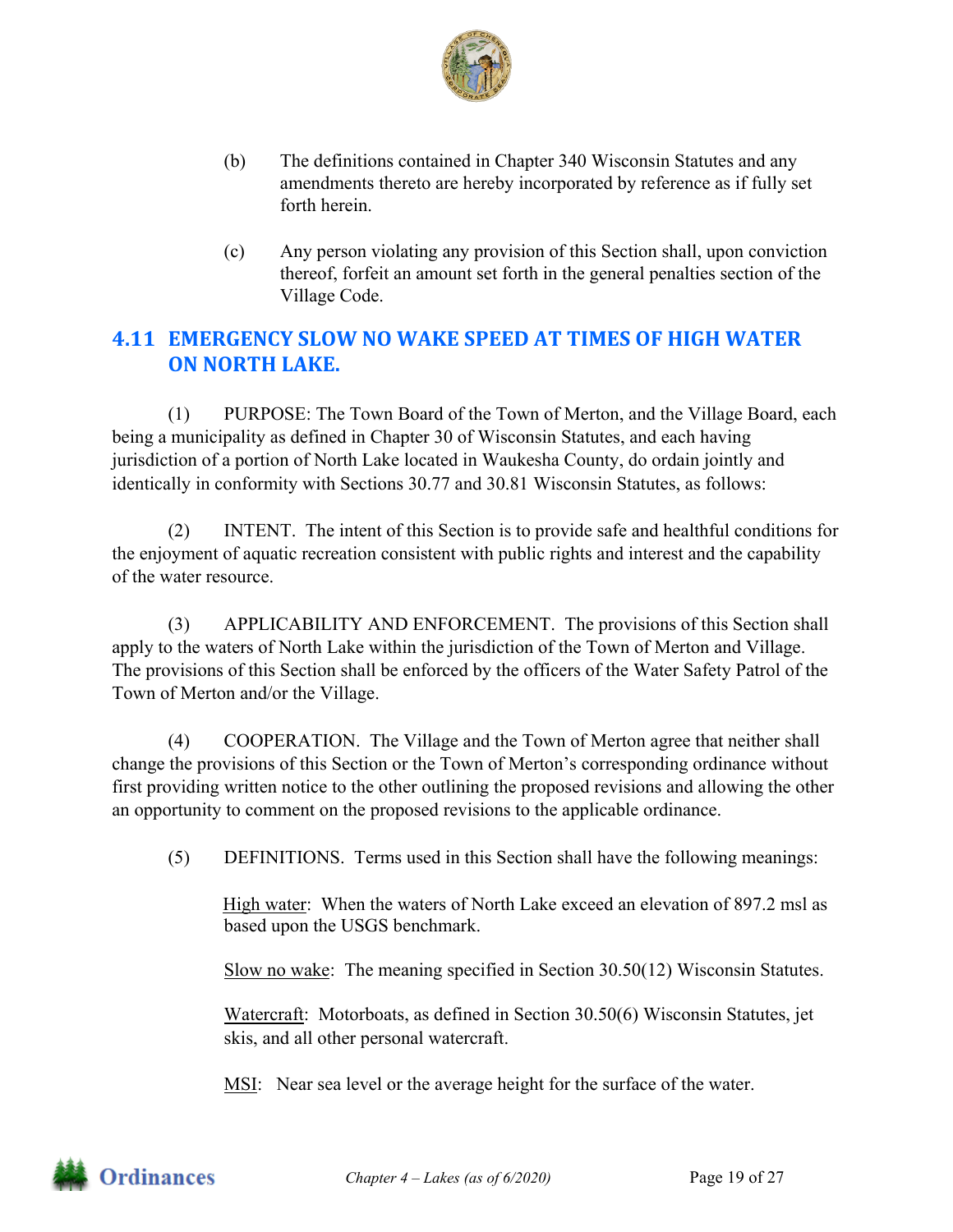

(6) SLOW NO WAKE SPEED REQUIRED. No person shall operate a motorboat at a speed in excess of slow no wake on North Lake after notice of high-water condition has been declared until the declaration of the high-water condition is repealed.

(7) NOTICE. Notice of a high-water condition on North Lake shall be posted: (a) at the North Lake Yacht Club; (b) At any and all public launch sites within the Town of Merton; and (c) on the Village and Town websites. The posted notice shall state the time of the declaration of a high-water condition. The Village or Town may, in cooperation with the local residents and management district, use other means of notification by way of posting flags or lake buoys at appropriate locations on the lake for additional awareness. Local yacht clubs, management districts are also urged to disseminate notification by way of e-mail to all members and lake residents.

## **4.12 BOATING – BEAVER LAKE**

(1) PURPOSE: The Town Board of the Town of Merton, and the Village Board, each being a municipality as defined in Chapter 30 Wisconsin Statutes, and each having jurisdiction of a portion of Beaver Lake located in Waukesha County, do ordain jointly and identically in conformity with Sections 30.77 and 30.81 Wisconsin Statutes, as follows:

(2) INTENT. The intent of this Section is to provide safe and healthful conditions for the enjoyment of aquatic recreation consistent with public rights and interest and the capability of the water resource.

(3) APPLICABILITY AND ENFORCEMENT. The provisions of this Section shall apply to the waters of Beaver Lake, within the jurisdiction of the Town of Merton and the Village. The provisions of this Section shall be enforced by the officers of the Water Safety Patrol of the Town of Merton and/or the Village.

(4) STATE BOATING AND WATER SAFETY LAWS ADOPTED. The statutory provisions describing and defining regulations with respect to water traffic, boats, boating and related water activities and safety in the following enumerated sections of the Wisconsin Statutes, exclusive of any provisions therein relating to the penalties to be imposed or the punishment for violation of said statutes, are hereby adopted and by reference made a part of this **Section** 

| 30.50  | Definitions                                                              |
|--------|--------------------------------------------------------------------------|
| 30.51  | Operation of unnumbered motorboats prohibited                            |
| 30.52  | Certificate of number                                                    |
| 30.523 | Identification number to be displayed on boat; certificate to be carried |

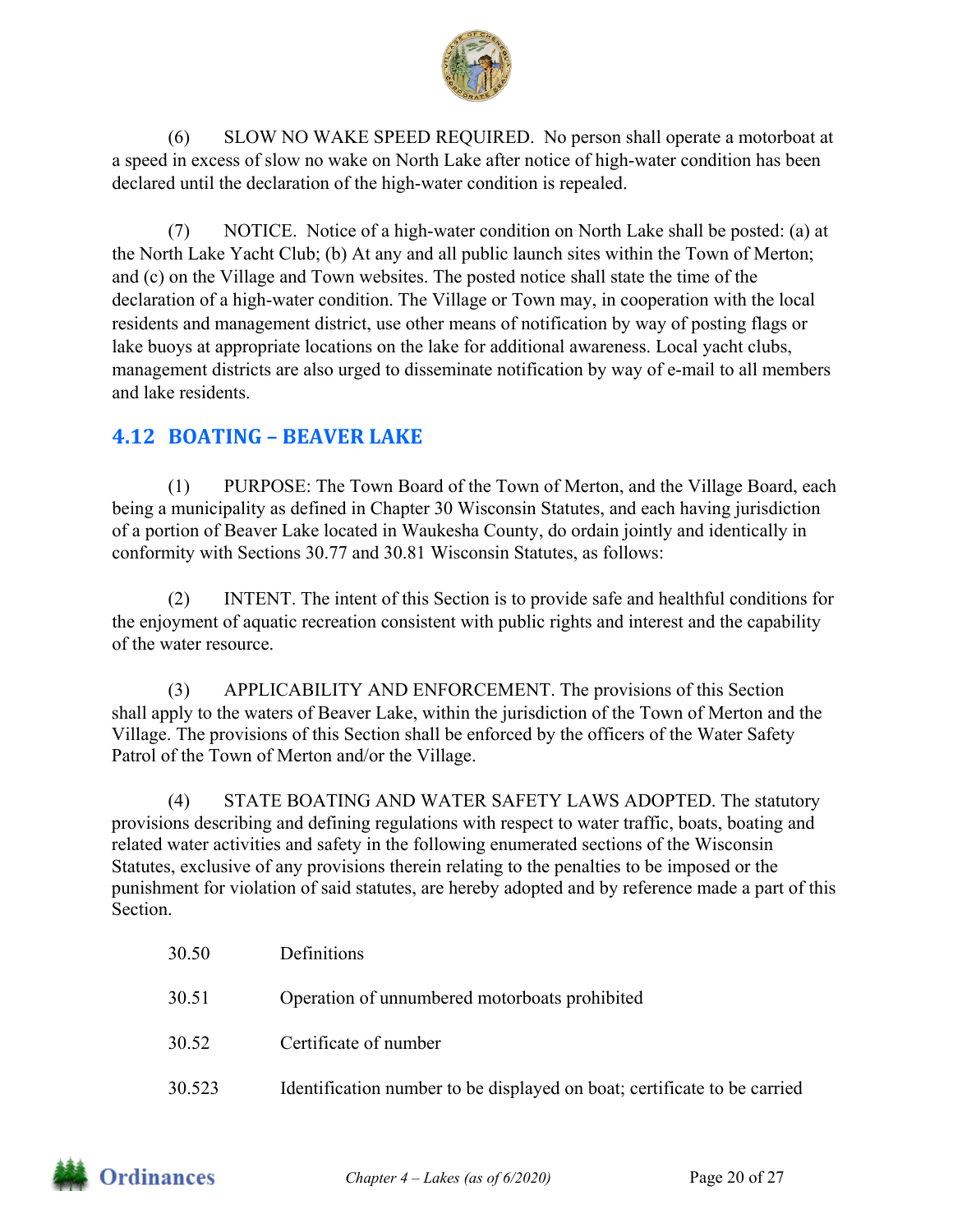

- 30.541 Transfer of ownership of numbered boat
- 30.55 Notice of abandonment or destruction of boat or change of address
- 30.60 Classification of motorboats
- 30.61 Lighting equipment
- 30.62 Other equipment
- 30.635 Motorboat prohibition
- 30.64 Patrol boats exempt from certain traffic regulations
- 30.65 Traffic rules
- 30.66 Speed restrictions
- 30.67 Accidents and accident reports
- 30.675 Distress signal flag
- 30.68 Prohibited operation
- 30.681 Intoxicated boating
- 30.682 Preliminary Breath Screening Test
- 30.683 Implied Consent
- 30.684 Chemical Tests
- 30.686 Report Arrest to Department
- 30.687 Officers Action After Arrest for Violating 30.681
- 30.69 Water skiing
- 30.70 Skin diving
- 30.71(1) Boats equipped with toilets

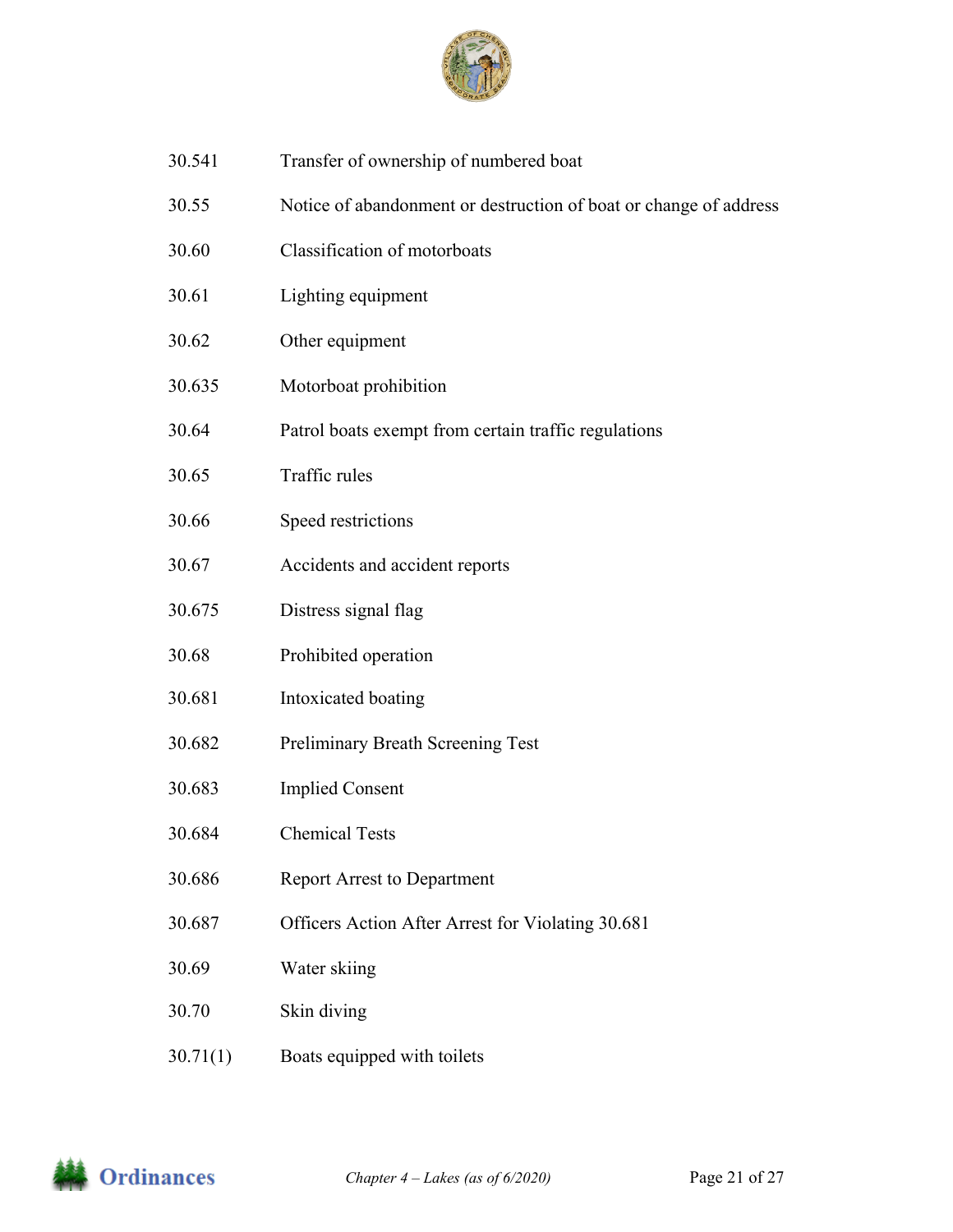

All deletions, additions and amendments which may be made to the sections of the state laws enumerated above are hereby adopted and incorporated herein by reference as of the time of their respective effective dates, as if they were to be set out herein verbatim.

- (5) DEFINITIONS.
	- (a) "Swimming zone" means an authorized area marked by regulatory markers to designate a swimming area.
	- (b) "Designated anchorage" means an area of water established and marked as an anchorage by lawful authority.
	- (c) "Public access" means any access to the water by means of public property.
	- (d) "Navigation lane" means an area designated by authorized aids to navigation.
	- (e) "Slow-no-wake" is defined as the slowest possible speed so as to maintain steerage.

### (6) SPEED RESTRICTIONS.

(a) NIGHT LIMIT. No person shall operate a boat at a speed in excess of slow-no-wake speed from one (1) hour after sunset each day until one (1) hour before sunrise of the next day.

(b) SPEED LIMIT - TURTLE BAY OF BEAVER LAKE. No person shall operate a boat at a speed in excess of slow-no-wake or at any time to exceed a maximum speed of three (3) miles per hour in Turtle Bay.

(c) OPERATION IN CIRCUITOUS COURSE. No person shall operate or use a motor boat or personal watercraft repeatedly in a circuitous course with a diameter of less than two hundred (200) feet at a speed in excess of slow-no-wake speed.

(7) PROHIBITED OPERATION. INTOXICATED PERSON NOT TO RIDE IN BOATS. No person shall permit any person who is so intoxicated or under the influence of a controlled substance who would be unable to provide for his own safety, to be a passenger in a boat operated by such person, except in a case of emergency.

(8) CAPACITY RESTRICTIONS. No person shall operate or loan, rent or permit a boat to leave the place where it is customarily kept for operation on the waters covered by this Section with more passengers or cargo than a safe load.

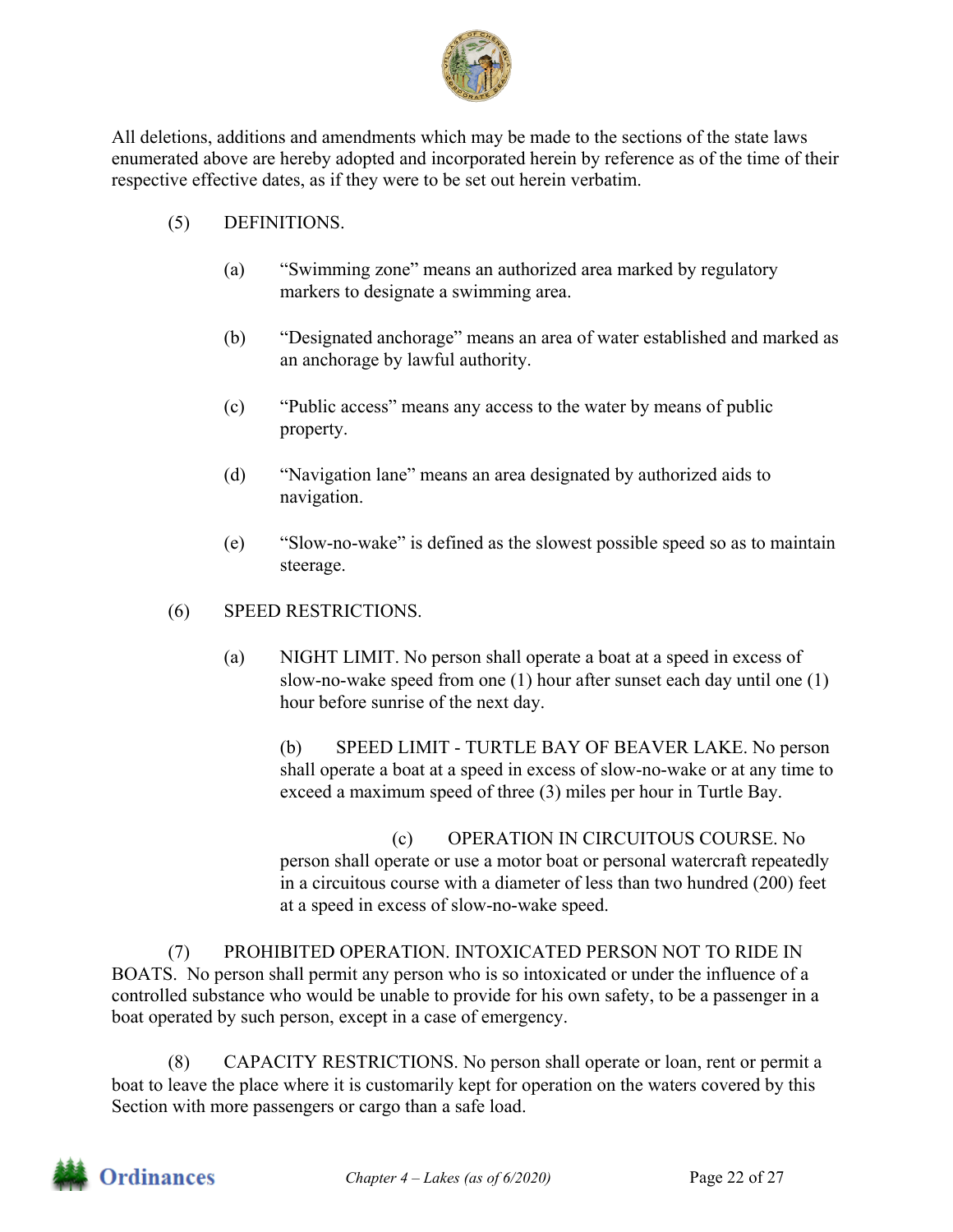

#### (9) STATIONARY OBJECTS.

- (a) REFLECTORS REQUIRED. All piers, rafts, ski jumps or other stationary objects, extending into and/or located upon the waters covered by this Section, shall have red reflector signals on each side thereof and in the case of piers, such reflectors shall not be less than three (3) feet from the outer limits thereof and shall be at least three (3) inches in diameter.
- (b) RAFTS. No person shall erect or maintain any raft or platform more than one hundred (100) feet from the shore unless it is so anchored that it has at least ten (10) inches of free board above the waterline, and either (i) is painted white and has attached thereto on each side above the waterline one or more reflectors in good condition not less than three (3) inches in diameter, or (ii) is painted with a band at least three (3) inches in width of luminous paint so as to be visible from any direction.
- (c) PERMITS REQUIRED. No water ski jump shall be placed upon the waters covered by this Section at any time unless a permit is obtained from the Water Safety Patrol. No raft or other stationary object shall be placed more than one hundred (100) feet from the shore unless a permit is obtained from the Water Safety Patrol.
- (d) A permit issued under this Section shall specify the location of the ski jump, raft or other structure, and in the case of ski jumps, the area of water to be used by users of such jump. Permits shall be issued only if in the opinion of the Water Safety Patrol, the proposed use of the water and location of the structure is such so as not to interfere with or obstruct navigation and other uses of the water.

(10) SAFE OPERATION REQUIRED. No person shall operate, direct or handle a boat in such manner as to unreasonably annoy, unnecessarily frighten or endanger the occupants of such person's boat or other boats.

(11) SWIMMING REGULATIONS. Any persons swimming more than one hundred fifty (150) feet from the shoreline of the lakes covered by this Section and more than fifty (50) feet from a diving raft anchored more than one hundred (100) feet from the shoreline of said lakes shall be accompanied by a boat for the protection of the swimmer and as an aid to other boats in determining the location of the swimmer and such swimmer shall be not more than fifty (50) feet from the boat accompanying him.

(12) LITTERING AND POLLUTING PROHIBITED. No person shall deposit, place or throw from any boat, raft, pier, platform or similar structure or from the shore, any cans, paper, bottles, debris, refuse, garbage, solid or liquid waste, into the water.

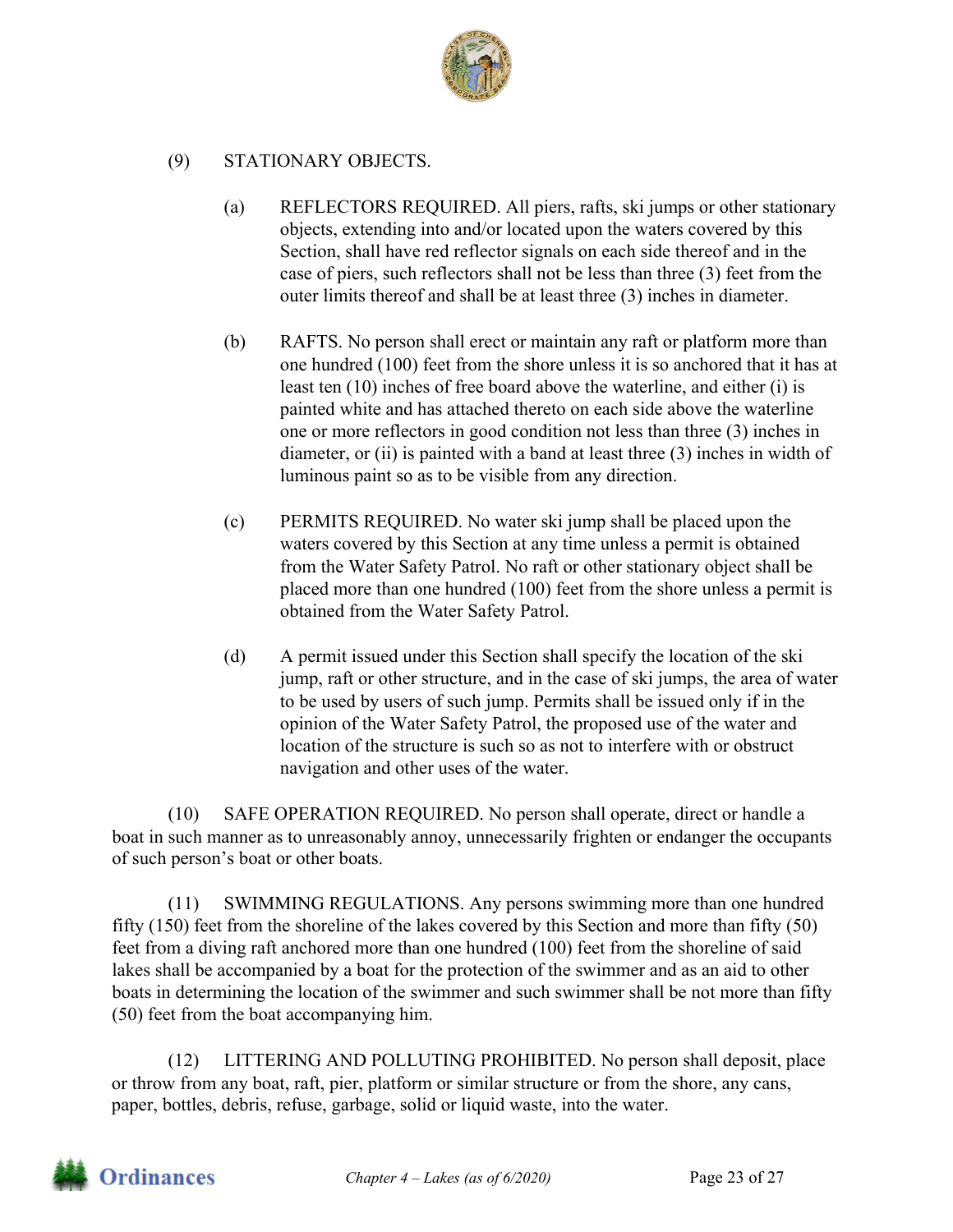

#### (13) RACES AND OTHER SPORTING EVENTS AND EXHIBITIONS.

- (a) PERMIT REQUIRED. No person shall direct or participate in any motorized boat race, water ski meet or other water sporting events or exhibition unless such event has been authorized and a permit issued therefor by the Water Safety Patrol.
- (b) PERMIT. A permit issued under this Section shall specify the course of area or water to be used by participants in such event and the permittee shall be required to place markers, flags or buoys approved by the Water Safety Patrol, designating the specified area. Permits shall be issued only if in the opinion of the Water Safety Patrol, the proposed use of the water can be carried on safely and without danger to or substantial obstruction of other watercraft or persons using the lakes. Permits shall be valid only for the hours and area specified thereon.
- (c) RIGHT-OF-WAY OF PARTICIPANTS. Boats and participants in any such permitted events shall have the right-of-way on the marked area and no other person shall obstruct such area during the race or event or interfere therewith.
- (14) WATER SKIING.
	- (a) HOURS. No person shall water ski and no person shall operate a boat while towing a person on water skis, aquaplane, surfboard or any similar device at any time between sunset of any day and sunrise of the following day.
	- (b) All persons water skiing, aquaplaning, surfboarding or using any similar device shall wear a personal flotation device.
	- (c) No person shall tow another who is either barefoot or on water skis, aquaplane, kneeboard or other similar device, nor shall any person tow another on tubes, torpedoes or other similar inflated appliances, unless such person is wearing a Coast Guard approved personal flotation device or a wetsuit having flotation capabilities.

#### (15) MARKERS AND NAVIGATION AIDS: POSTING CHAPTER.

(a) The Water Safety Patrol is authorized and directed to place and maintain suitable markers, navigation aids and signs in such water areas as shall be appropriate to advise the public of the provisions of this Section and to

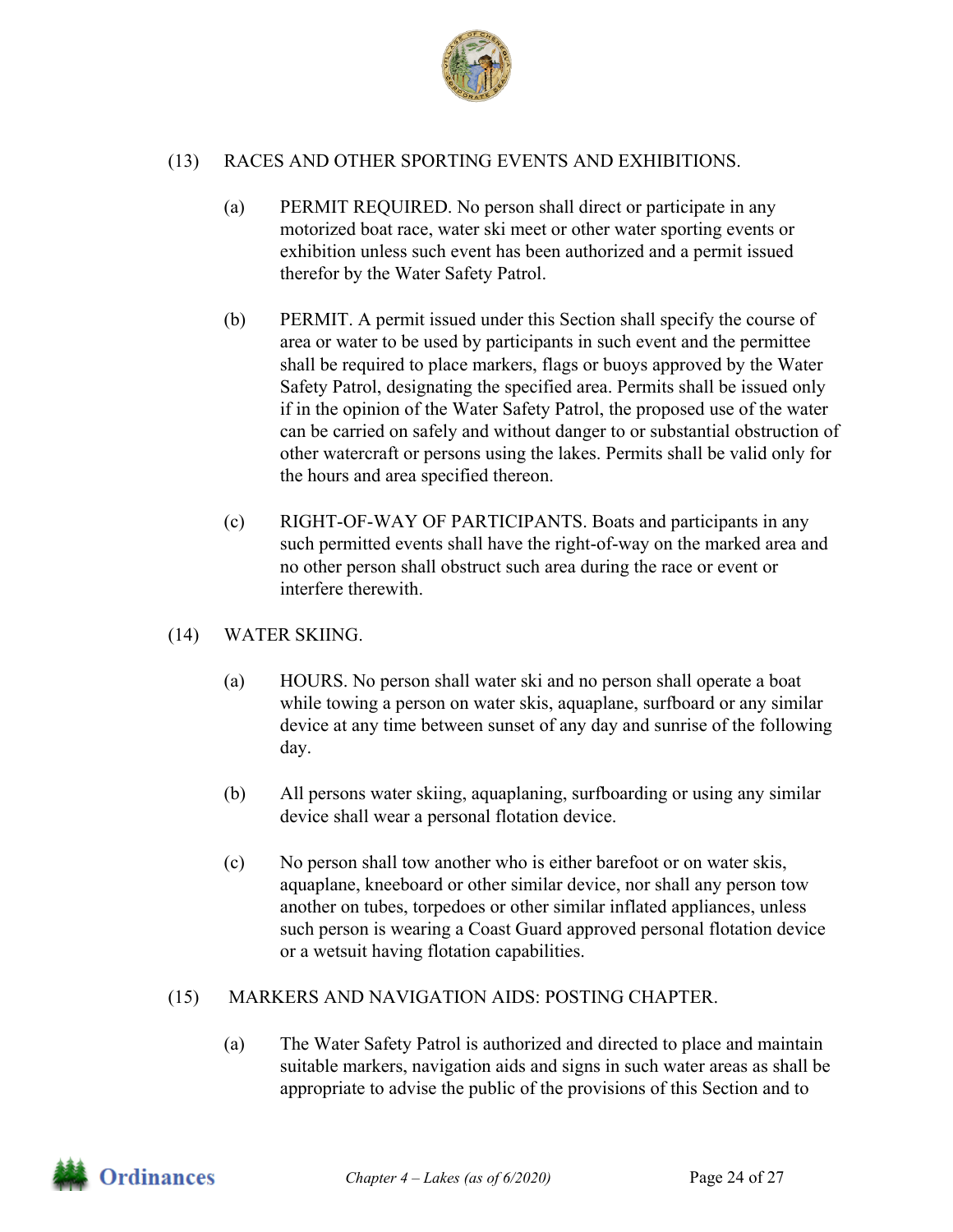

post and maintain a copy of this Section at all public access points on waters covered by this Section.

- (b) STANDARD MARKERS. All markers placed by the Water Safety Patrol or any other person upon the waters covered by this Section shall comply with the regulations of the Department of Natural Resources.
- (c) INTERFERENCE WITH MARKERS PROHIBITED. No person shall without authority remove, damage or destroy or moor or attach any watercraft to any buoy, beacon, or marker placed on the waters of any lake covered by this Section, by the authority of the United States, State, County or Town or by any private person, pursuant to the provisions of this Section.

#### (16) PENALTIES AND DEPOSITS.

- (a) Any person violating any provision of this Section for which a penalty is not provided by subsection (b) below shall, upon conviction thereof, be penalized by forfeiture as defined in Wisconsin Statutes, together with the cost of prosecution. Lake Country Municipal Court to determine consequences of non-payment.
- (b) Any person violating Subsection 30.67(1) or 30.68(1) Wisconsin Statutes, adopted by reference in this Section, shall, upon conviction thereof, forfeit not more than Two Hundred (\$200) Dollars, together with the cost of prosecution. Lake Country Municipal Court to determine consequences of non-payment.
- (c) Any person violating Sections 30.681 or 30.684(5) Wisconsin Statutes, adopted by reference in this Section, shall, upon conviction thereof, forfeit not less than One Hundred Fifty (\$150) Dollars nor more than Three Hundred (\$300) Dollars together with the cost of prosecution.
- (d) MONEY DEPOSITS. Any officer arresting a person for violation of a provision of this Section who is unable to bring the person arrested before the proper court without unnecessary delay shall permit such person to make a money deposit as provided in Section 30.76 Wisconsin Statutes. Such deposit shall be made to whom and at the office designated by the Water Safety Patrol Officer.

(17) WISCONSIN STATUTES DEFINED. Whenever used in this Section the term "Wisconsin Statutes" shall mean the current Wisconsin Statutes and all amendments thereof.

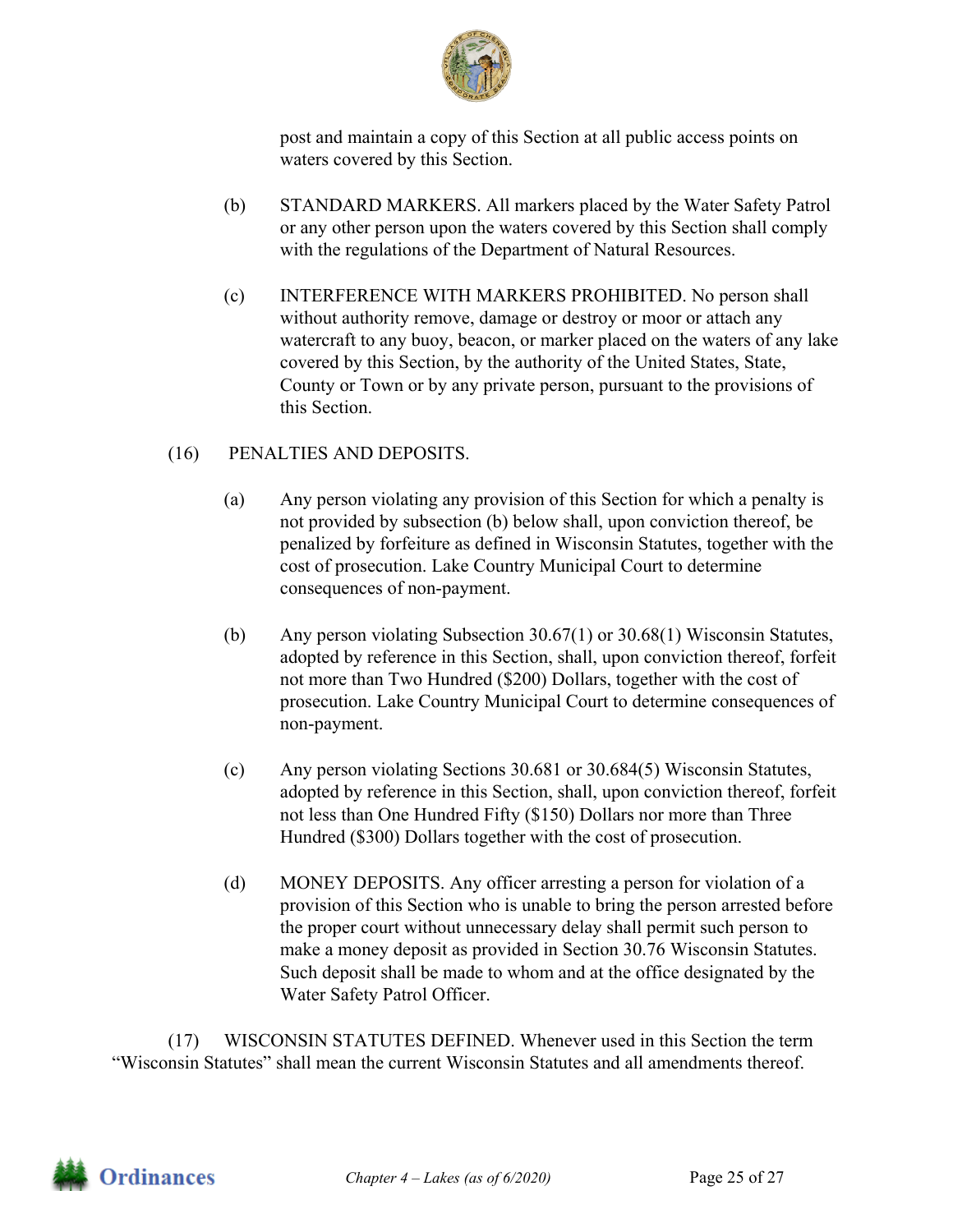

(18) REPEAL OF CONFLICTING ORDINANCES. All ordinances regulating water traffic, boats, boating or water sports upon the waters covered by this Section and all ordinances or parts of ordinances in conflict with this Section, heretofore enacted by the Village Board of the Village, are hereby repealed.

(19) SEVERABILITY. The provisions of this Section shall be deemed severable and it is expressly declared that the Village Board would have passed the other provisions of this Section irrespective of whether or not one or more provisions may be declared invalid and if any provisions of this Section or the application thereof to any person or circumstances is held invalid, the remainder of the Section and the application of such provisions to other persons or circumstances shall not be affected thereby.

# **4.13 EMERGENCY SLOW NO WAKE SPEED AT TIMES OF HIGH WATER ON BEAVER LAKE.**

(1) PURPOSE: The Town Board of the Town of Merton, and the Village Board, each being a municipality as defined in Chapter 30 of Wisconsin Statutes, and each having jurisdiction of a portion of Beaver Lake located in Waukesha County, do ordain jointly and identically in conformity with Sections 30.77 and 30.81 Wisconsin Statutes, as follows:

(2) INTENT. The intent of this Section is to provide safe and healthful conditions for the enjoyment of aquatic recreation consistent with public rights and interest and the capability of the water resource.

(3) APPLICABILITY AND ENFORCEMENT. The provisions of this Section shall apply to the waters of Beaver Lake, within the jurisdiction of the Town of Merton and Village. The provisions of this Section shall be enforced by the officers of the Water Safety Patrol of the Town of Merton and/or the Village.

(4) COOPERATION. The Village and the Town of Merton agree that neither shall change the provisions of this Section or the Town of Merton's corresponding ordinance without first providing written notice to the other outlining the proposed revisions and allowing the other an opportunity to comment on the proposed revisions.

(5) DEFINITIONS. Terms used in this Section shall have the following meanings:

High water: When the waters of Beaver Lake exceed an elevation of 910.2 msl as based upon the USGS benchmark.

Slow no wake: The meaning specified in Section 30.50(12) Wisconsin Statutes.

Watercraft: Motorboats, as defined in Section 30.50(6) Wisconsin Statutes, jet skis, and all other personal watercraft.